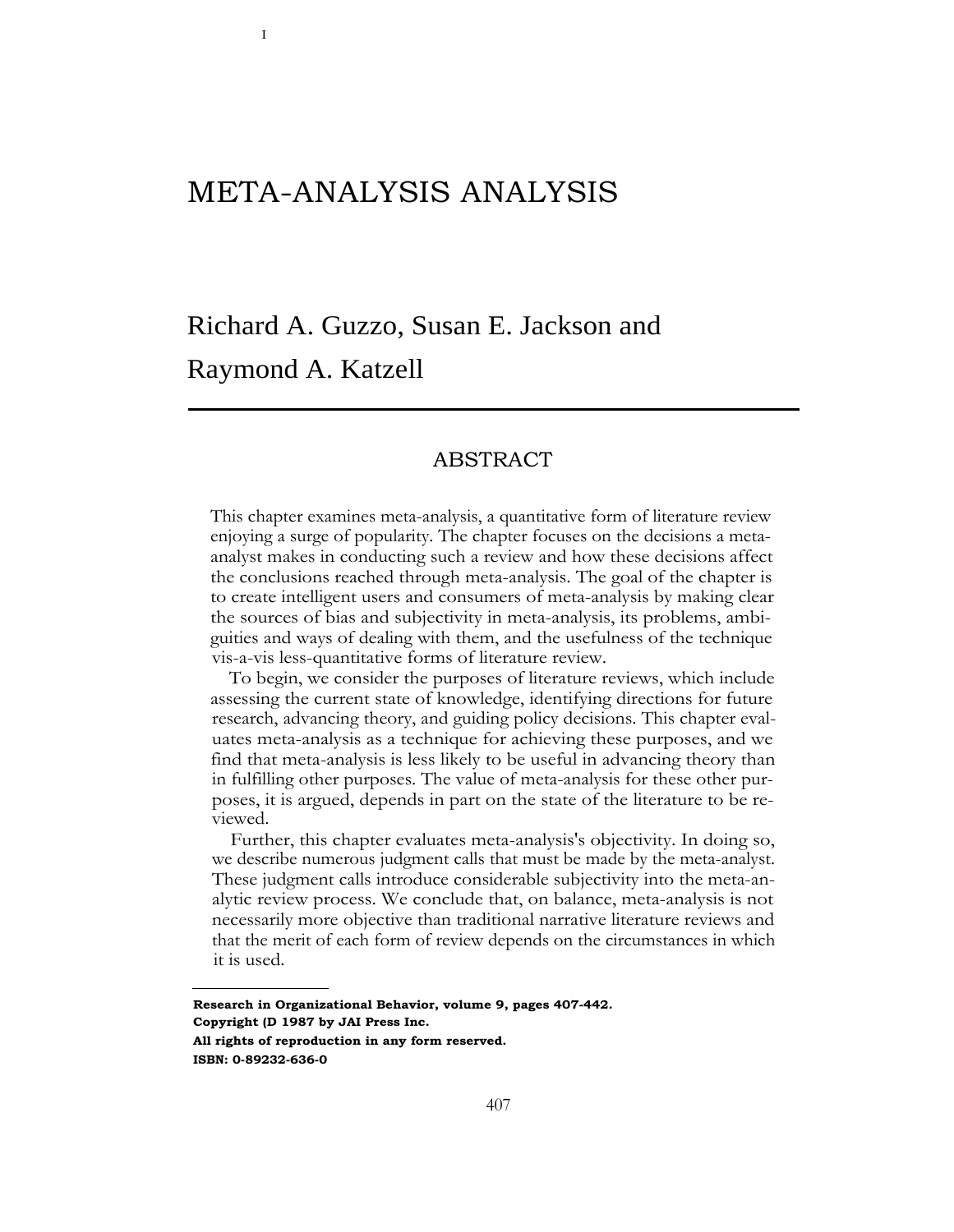Agreed-upon rules for conducting "scientific" studies of human behavior, and for interpreting the results of such studies, have been evolving to higher and higher levels of sophistication. The questions researchers ask before accepting the data-based conclusions of a single study reflect awareness of the many flaws that can diminish the validity of a study. This awareness, usually developed through formal education, cautions against the acceptance of research that does not sufficiently meet scientific standards. Thus, our profession teaches us to eschew "dustbowl empiricism" in favor of theory-driven hypothesis testing, to insist that constructs be clearly and precisely defined, to question results based upon measures with unknown reliability and validity, to scrutinize a research design in search of confounding factors that weaken internal validity, and to demand acknowledgment of the boundaries beyond which generalizations of a study's results are inappropriate.

In contrast to the clarity of standards that exist for single studies is the ambiguity of criteria for assessing conclusions drawn from multiple studies dealing with a particular issue. Consider the standards against which a traditional narrative literature review is evaluated, standards that are imprecise and judgmental: Is the review comprehensive? Well organized? Unbiased? Clearly written? Insightful? Probably because there are no clear standards in this area, the art of doing a review receives little attention in formal treatments of social science methodology (see Jackson, 1980).

The traditional narrative review is vulnerable on grounds of subjectivity. It is not unheard of for two reviewers to arrive at rather different conclusions from the same general body of literature; For example, compare reviews of Sashkin (1984) Locke and Schweiger (1978) regarding the effects of participation in organizations. To researchers trained to value and always maximize objectivity in the pursuit of knowledge, the subjective quality of the traditional narrative review is its major shortcoming. Truth, like beauty, may in these instances be in the eye of the beholder.

This chapter examines a new method of literature review, *meta-analysis* (Glass, 1976; Glass, McGaw, & Smith, 1981; Rosenthal, 1984; Hunter, Schmidt, & Jackson, 1982). Meta-analysis, as we shall see, has been put forth as a more objective method for conducting literature reviews than alternative methods. We focus on the decisions a meta-analyst makes in conducting such a review, giving particular attention to how these decisions affect the validity of conclusions reached through meta-analysis. By examining the choices made in conducting a meta-analysis, we hope to inform others of the ways in which biases and subjectivity can affect the conclusions drawn on the basis of meta-analytic data. Where possible, we offer prescriptions and suggestions for dealing with bias and subjectivity in meta-analysis. Further, we discuss generally the costs and benefits of quantification in literature review.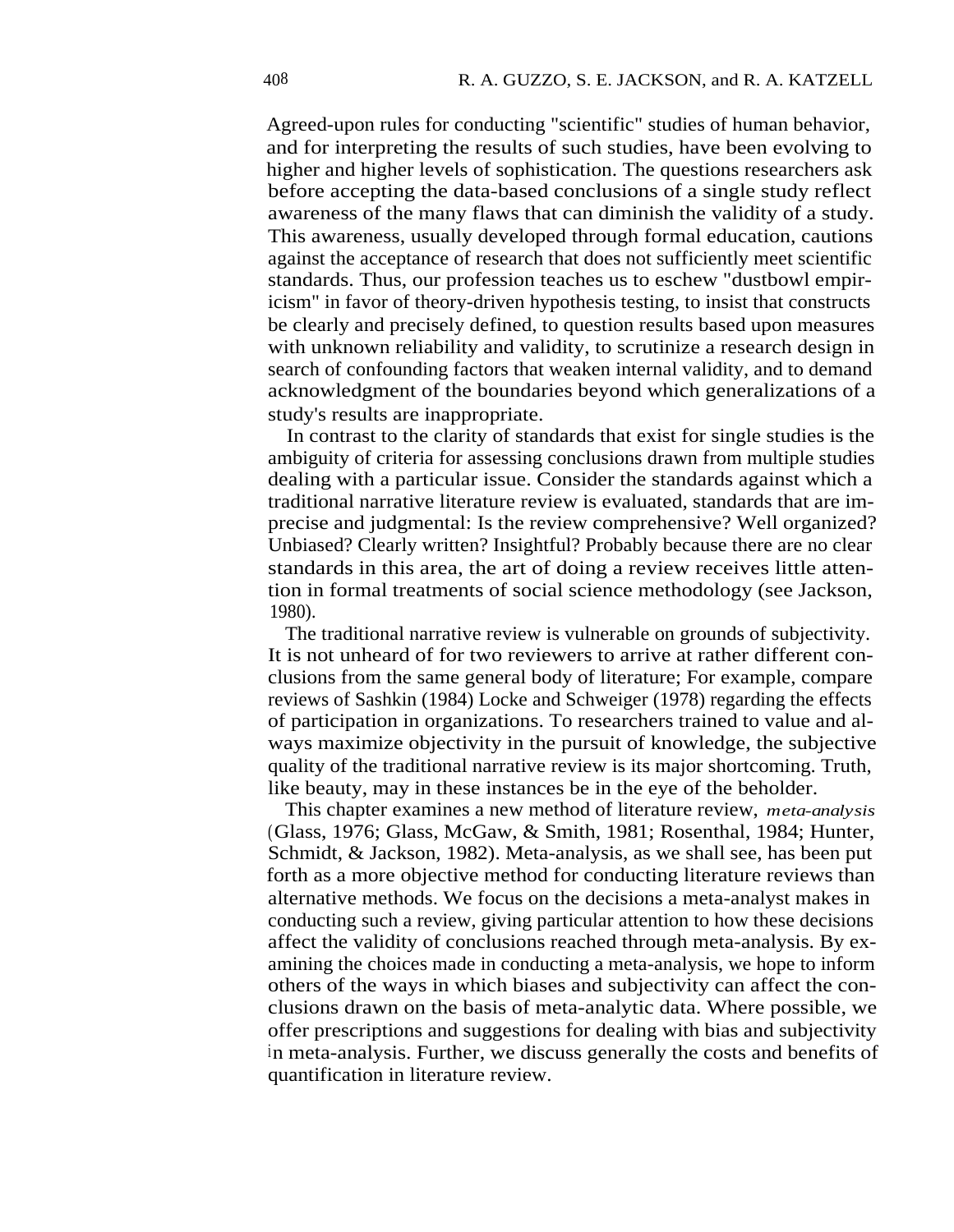Before beginning our analysis, we describe briefly the purposes and the range of methods of literature reviews and the promises and procedures of meta-analysis.

## PURPOSES OF LITERATURE REVIEWS

Literature reviews are acknowledged as valuable contributions to the advancement of science. When done well, they help us sum up where we have been and where we need to go next. They identify gaps in our knowledge and suggest new directions for future research. That such endeavors are considered useful is reflected in the number published each year; that they are considered of a different kind than original research studies is reflected in the segregation of such articles in journals such as the *Academy of Management Review* and *Psychological Bulletin.*

Reviews of research literature are carried out for several reasons. One reason, of course, is to assess the state of current knowledge. Relatedly, literature reviews assess what is *not* known-the gaps in knowledge. It is quite common in published literature reviews to find a discussion of what directions ought to be taken by future research on a topic. Such discussions are of value to the extent that they define productive lines of research and promote the integration of future findings with current knowledge. A third reason for conducting literature reviews is to advance theory. Good literature reviews can make strong statements about the validity of theories and can stimulate new theoretical development. A fourth reason is to answer the "so what" question so often put to behavioral science research. That is, literature reviews can provide statements about the policy implications of research findings, the practices that can be justified on the basis of research.

## CONTINUUM OF QUANTIFICATION

Literature reviews conducted for the reasons previously cited can be carried out through a variety of methods. In fact, it is possible to depict forms of literature review as varying along *a continuum of quantification.* At one end of the continuum is the traditional narrative review. In this form, verbal descriptions of research findings are presented along with conclusions drawn from those findings. This type of review is perhaps the most familiar. A form of literature review that introduces a bit more quantification is the "box score" review. Here, a tally is made of the frequency with which existing research findings support a particular proposition or reveal an interpretable pattern.

Forms of literature review with an even greater degree of quantification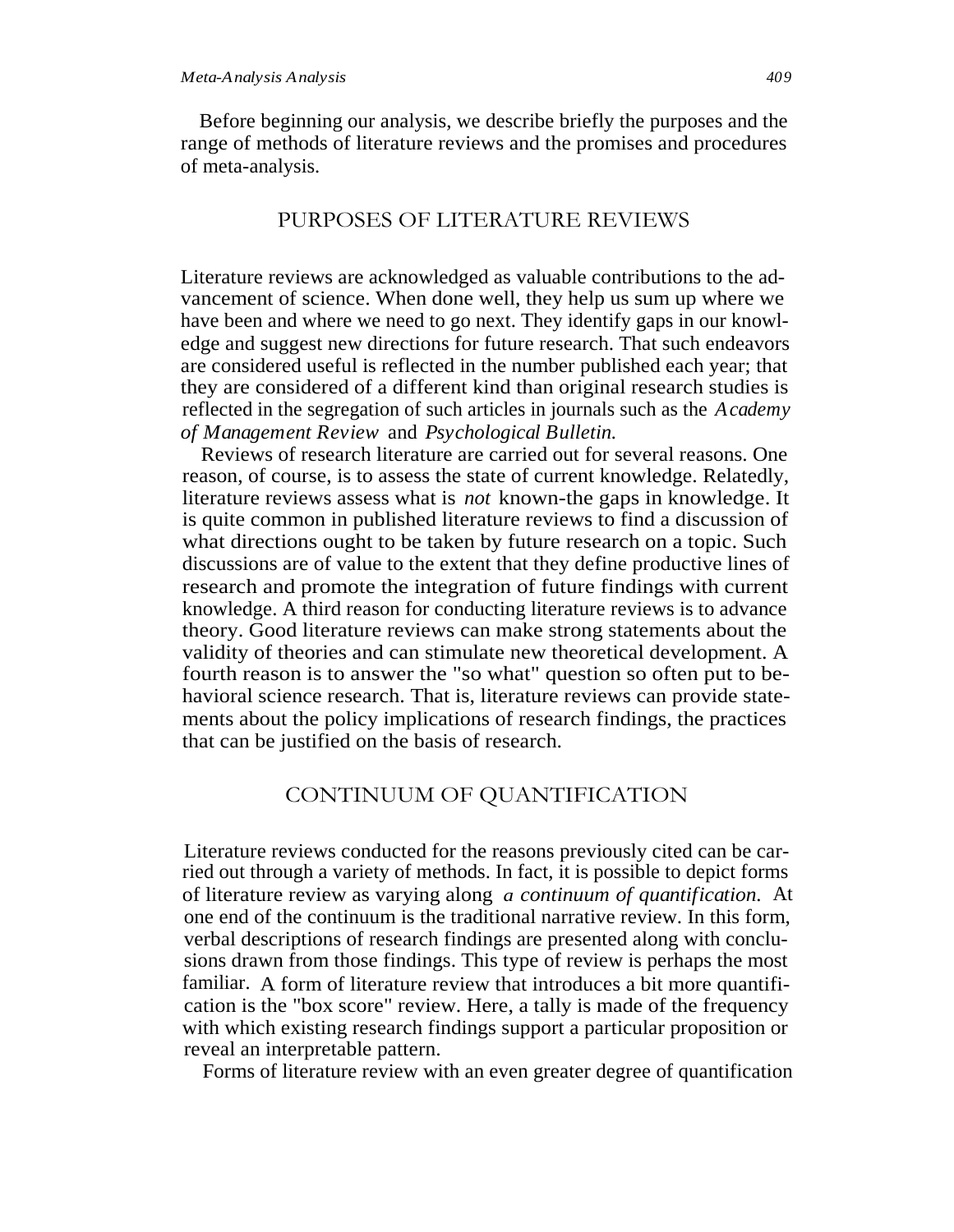include (a) cumulating reported significance levels and (b) calculating the number of "file drawer" studies necessary to disconfirm the findings of published literature (e.g., Rosenthal, 1984). In the former method, levels of statistical significance reported in original research are combined to estimate the overall probability of the pattern of findings presented by that research. This procedure provides a more precise way of integrating statistically significant with nonsignificant findings than does simply tallying the number of significant and nonsignificant findings.

The calculation of the number of file drawer studies needed to disconfirm a conclusion based on reported literature makes use of an estimate of the overall probability of a pattern of findings to answer the question, How many studies with nonsignificant findings-studies stored in file drawersmust exist in order to disconfirm the findings that appear in published literature? The larger the number of such studies, the more confidence consumers of research can have in the conclusions derived from them.

The most extreme form of quantification in literature review, the newest method on the scene, is meta-analysis. Meta-analysis refers to a family of related, quantitative procedures for reviewing a body of literature. Metaanalytic procedures all share certain properties, including calculation of *effect size* estimates and statistical assessment of the strength of relationships between effect sizes and variables such as population characteristics or aspects of the research designs of reported studies.'

## THE STATUS OF META-ANALYSIS

Accompanying the pride taken by many behavioral scientists in valuing objectivity over subjectivity in original research or in literature reviews is an appetite for quantification, abetted by ever-more sophisticated statistical technology. The availability of such methods seem to assure us that we are indeed scientific. Thus, new statistical procedures are quickly accepted and, thanks to computers, sometimes used before they are fully understood.

Given a continuing desire to be more scientific, and a tendency to equate sophisticated statistical technology with science, it is not surprising that researchers quickly adopt the new statistical method that promises to transform literature reviews into precise, quantitative, objective-scientific-endeavors.

Meta-analysis has enjoyed skyrocketing use. The bar chart in Figure 1 shows, by year, the number of journal articles and dissertations reported in *Psychological Abstracts* (1967-1985) that used or commented on, *and* were key-worded as, *meta-analysis* (no articles were key-worded *metaanalysis* prior to 1977). The rapid increase in the use of meta-analysis has led some to speculate, and others to perhaps fear, that meta-analysis may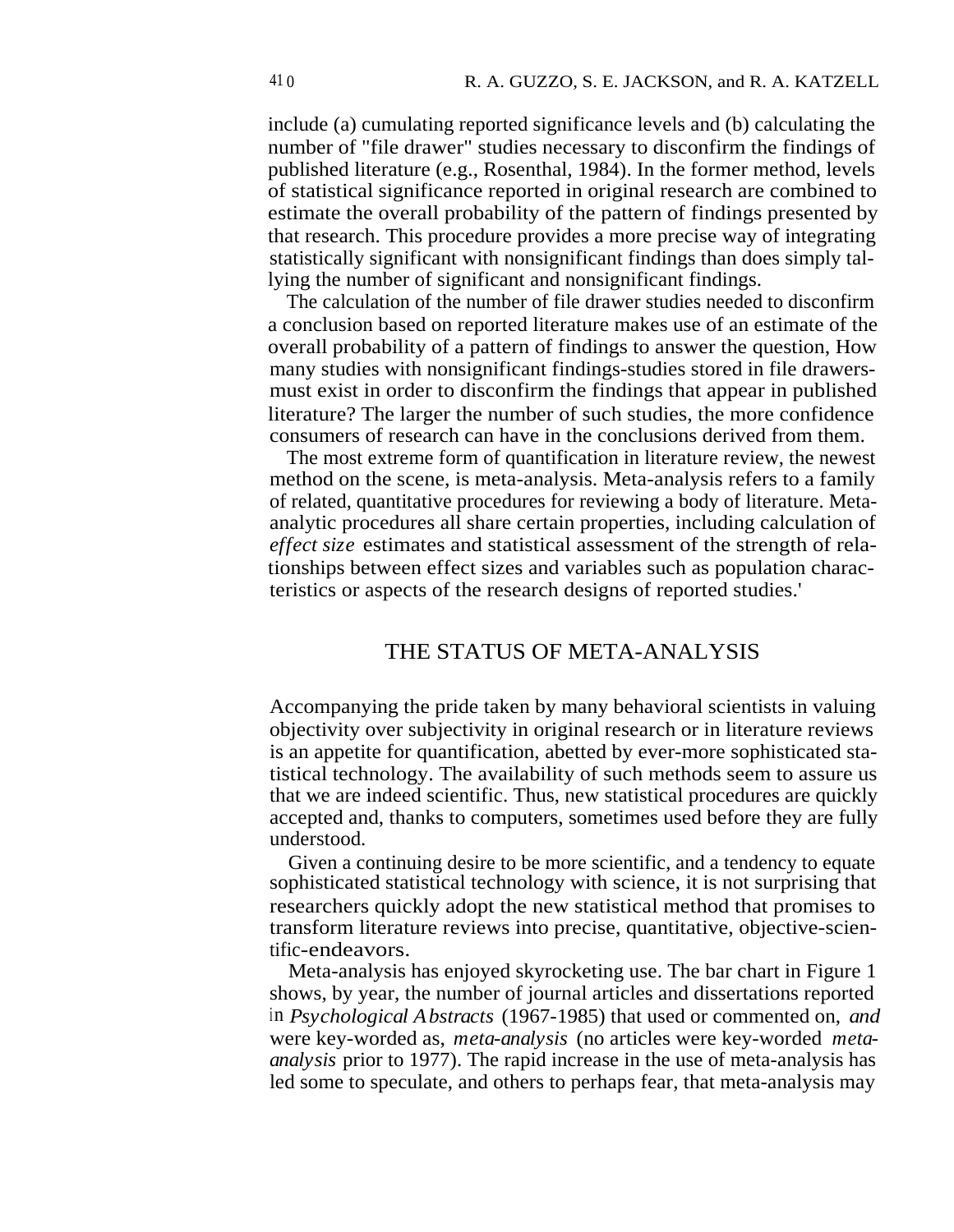

*Figure 1.* Frequency of appearances of meta-analyses in *Psychological Abstracts* by year for 1977 through 1985. The projected value for 1985 is based upon data from the first half of the year.

become the obligatory method for comprehensive literature reviews (Cook & Leviton, 1980; Eysenck, 1978).

Despite this skyrocketing use, however, not all behavioral science researchers are familiar with the specifics of meta-analysis. The scope of researchers' understanding of meta-analysis is suggested by the results of a survey conducted by Jackson (1984). To learn more about how metaanalysis was viewed by authors of review papers, Jackson sent a short questionnaire to the primary authors of 150 reviews published in the *Psychological Bulletin* between January 1980 and May 1984. One question asked, "How familiar are you with meta-analysis *at this time?" Of* the 132 respondents, 15% indicated meta-analysis procedures were "very familiar; I have used it." Another 15% indicated meta-analysis was "fairly familiar; I could use it without much further study." The remainder of the respondents indicated that meta-analysis was only "somewhat familiar; I know the basic principles" (37%), or was "not very familiar; I could not state the basic principles" (43%). <sup>2</sup> One interpretation *of* these data is that most social scientists do not have a deep enough understanding *of* meta-analysis to be critical consumers *of* its results.

It appears that literature reviews *of* organizational research increasingly will rely on meta-analysis. Meta-analysis results thus will be the basis from which conclusions are drawn about what is known and what to study in the future. It is therefore important that users *of* meta-analysis-both "doers" and "consumers"-know how to critically evaluate a meta-an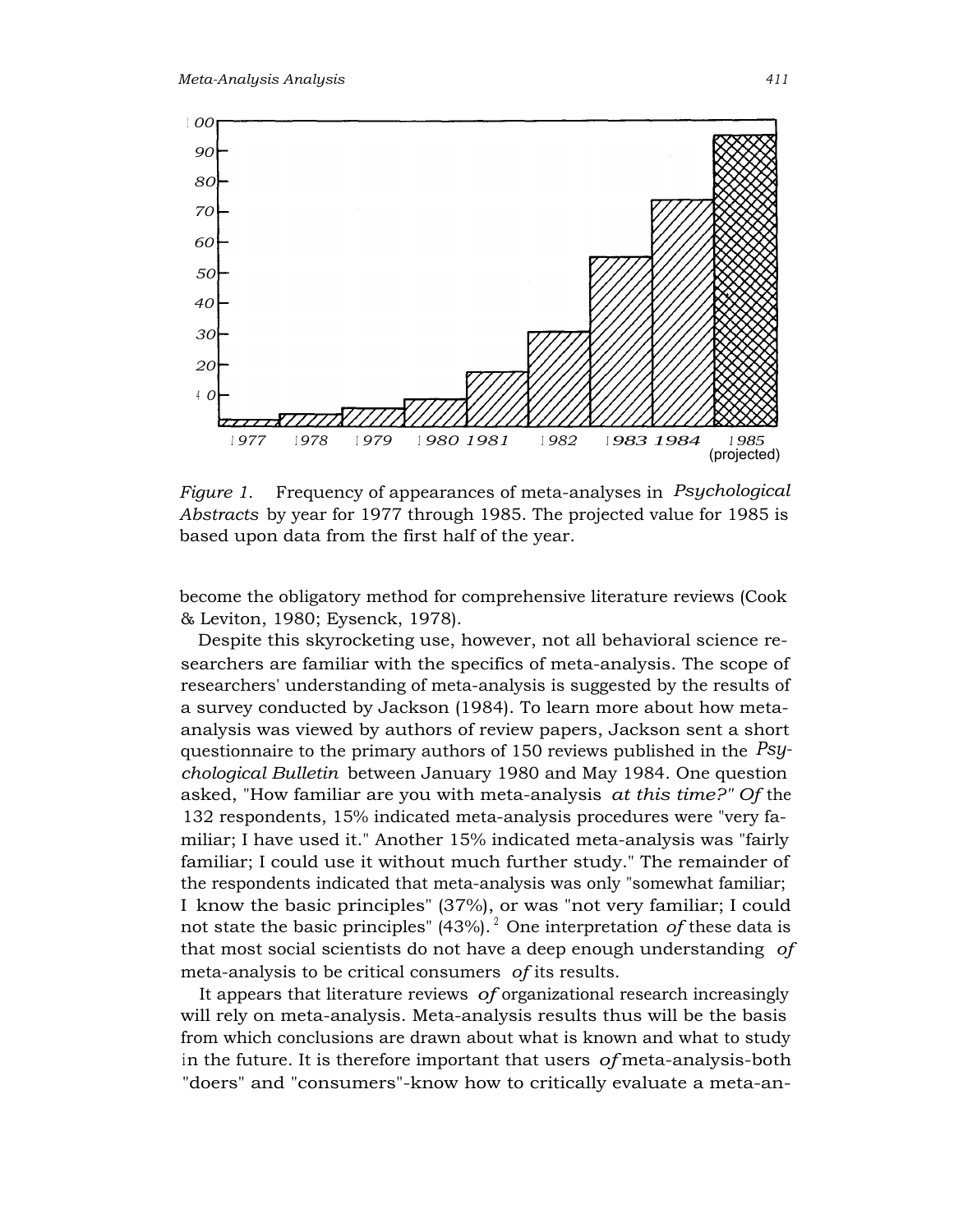alytic review, in order to decide whether to accept the author's statistical and conceptual conclusions. For just as is true of original empirical studies, the research design used to generate empirical meta-analysis results determines the inferences that can validly be drawn.

## OVERVIEW OF META-ANALYSIS

#### *Promises*

Quantitative methods for conducting literature reviews are intended to be aids that minimize the extent to which conclusions from a review reflect subjective interpretations that are not justified by data. As Cook and Leviton (1980) note, literature reviews seek "to establish the `facts' . . . the stubborn, dependable relationships that regularly occur despite any biases that may be present in particular studies" (p. 449). Meta-analysis aims to identify these facts more accurately than can be done in a traditional narrative review. By using it, we are told, we can discover the "patterns of relatively invariant underlying relations and causalities, the establishment of which will constitute general principles and cumulative knowledge" (Hunter, et al., 1982, p. 26).

The ability to identify general principles is important because it marks where we stand as a science and, hopefully, it encourages the making of policy decisions-at both an organizational and societal level-that are consistent with accepted facts (Hunter et al., 1982; Schmidt, 1984). As Masters (1984) states, policy makers voice a need for "one-armed" social scientists who give straight, unqualified answers when asked for advice. Instead, they too often encounter a response such as, "Well, on the one hand thus and so is the case, but on the other hand this and that may hold."

Unlike scientists, who often prefer to dwell on the contingencies that make global generalizations impossible, policy makers must seek to find the most justifiable generalizations. An example of a conclusion based on meta-analysis that could dramatically reshape legal guidelines for both employment testing and personnel selection practices is: "Research has shown that most of the observed variability from one validity study to another for a particular test is due to statistical artifacts. The main one is sampling error. That is, different companies find different validity coefficients for the same cognitive ability test because their sample sizes are small" (Cordes, 1985, p. 20). Acceptance of this conclusion by federal regulators could lead to a resurgence in the use of paper-and-pencil employment selection tests, tests that many people believe may be used in ways that discriminate against minority groups in some situations.

Meta-analysts promise to deliver the "facts" with objectivity. And, as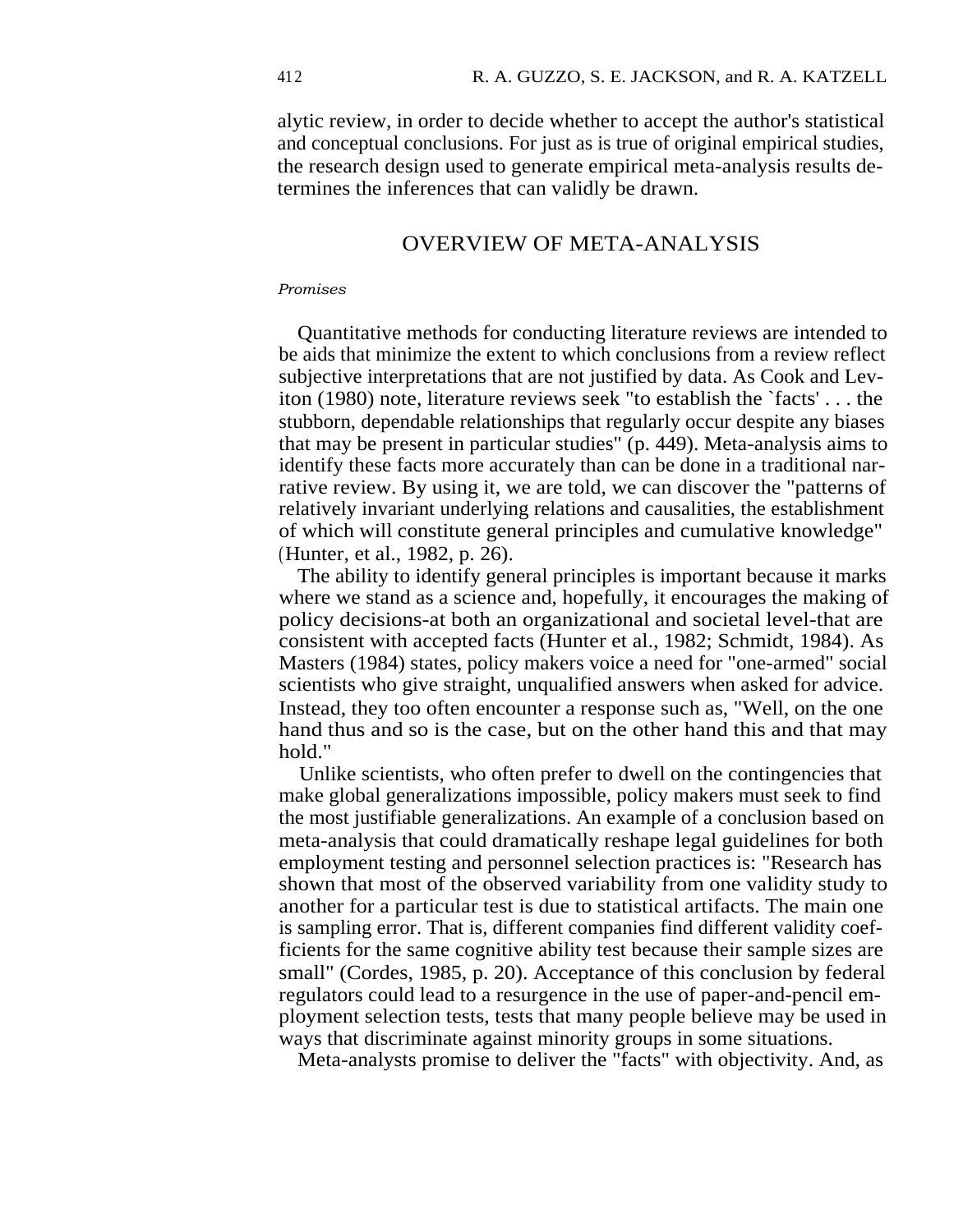Jackson (1984) found, social scientists consider objectivity to be one of the primary advantages of meta-analysis. After reading a narrative review, one seldom feels the "facts" are indisputable. Proponents of meta-analysis point to the many flaws that can lead to biased narrative reviews and argue that meta-analytic reviews avoid these flaws. Some of these flaws are as follows:

1. Selecting only a subset of studies for inclusion in the review. This practice allows the reviewer's biases to operate at the initial stage of defining the relevant population of studies to review.

2. Ignoring information about the magnitude of relationships between variables and focusing instead on whether an hypothesis is or is not supported by tests of statistical significance. This practice fails to acknowledge the limited power of significance tests applied to small samples.

3. Ignoring random sampling error when interpreting the meaning of observed variation in results found across studies. This practice leads reviewers to see complexities in the data that are more illusory than real. Biases in human information processing, such as selective perception, illusory correlation, and the assumed representativeness of small samples of data (see Hogarth, 1980, Table 9.2, for a description of these biases), may be sources of this shortcoming of narrative reviews. Hunter et al. (1982, ch. 1) illustrate the operation of such biases through an example of a narrative review of hypothetical research findings.

4. Ignoring the possible effects of study characteristics on the relationships observed among variables. That is, narrative reviewers are thought to fail to detect systematic relationships between research results and features of research design (such as the nature of comparison or control groups or the length of time between measures of variables).

5. Using poorly specified, subjective procedures for conducting the review. This practice limits the replicability of the conclusions.

To avoid the first flaw, proponents of meta-analysis emphasize the importance of doing a comprehensive review of the literature to locate *all* extant studies relevant to the topic of review. The second flaw is avoided because effect sizes (rather than the mere presence or absence of statistical significance in research reports) are the primary information used to draw conclusions about the nature of relationships between variables. Depending on the particular meta-analysis procedures used, the third flaw can be avoided through application of procedures that purportedly allow the reviewer to determine how much of the variation in results found across studies is "real" rather than artifactual, thus reducing the role of human judgment in interpreting variation in findings. The fourth flaw can be avoided because meta-analysis procedures include methods for quantifying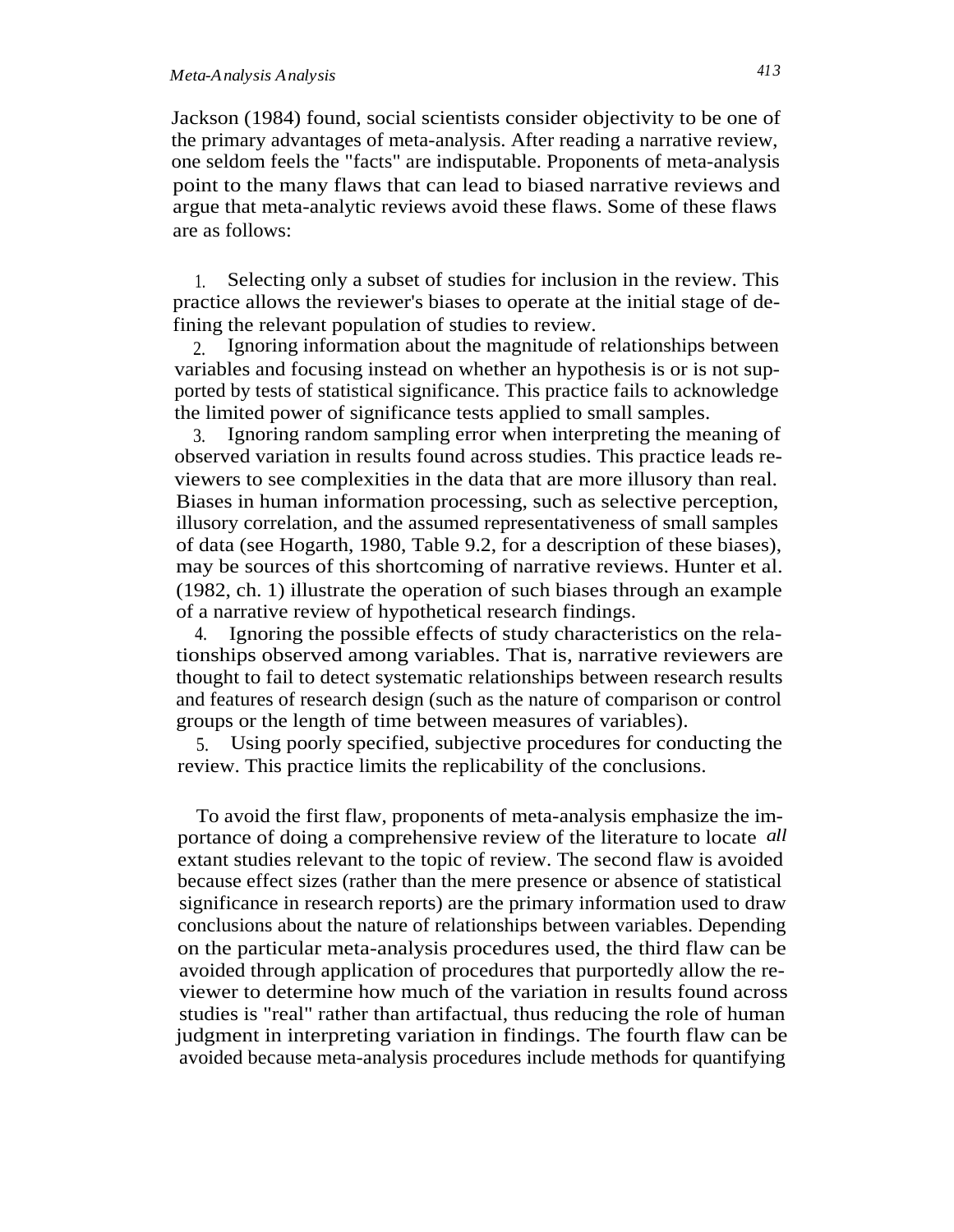the value of moderator variables-including characteristics of research design-as explanations for variations in results across studies. One of the most exciting promises of meta-analysis is that it allows the reviewer to determine the effects of moderators that have never been examined in an original empirical study. For example, although organization size may never have been investigated in any one study as a moderator of a relationship between, say, formalization and absenteeism, the cumulative results of several studies that happen to have been conducted in organizations of varying sizes permits the investigation of organization size as a moderator of the relationship between these two variables. Finally, the standardization of meta-analysis procedures helps overcome the last of the previously cited flaws.

#### *Procedures*

As mentioned earlier, meta-analysis refers to a family of procedures for quantitatively accumulating effect sizes across studies. The procedures used most often are those developed by Glass and his colleagues (Glass et al., 1981) and by Hunter and Schmidt (1981) and their colleagues (Hunter et al., 1982), or some variation of the latter (see Burke, 1984, for a review of six variations of meta-analysis procedures). For the reader unfamiliar with the basic steps of a meta-analysis, we briefly outline first the sequence of steps prescribed by Glass et al. (1981) and then those prescribed by Hunter et al., 1982).

To conduct a meta-analysis according to Glass et al., one goes through the following steps:

- 1. Select the independent and dependent variables of interest (note that Glass et al. emphasize studies of causal relationships among variables, although their procedures apply to the study of noncausal relationships).
- 2. Locate all relevant and usable studies containing information about the effect of interest.
- 3. Code the characteristics of each study that might relate to the size of effects obtained in different studies. For example, one might code for the presence or absence of a control group, for characteristics of the participants, and/or for characteristics of the organization in which the study was conducted.
- 4. Calculate effect size estimates for independent-dependent variable pairs of interest. An effect size, called a d-value, is obtained by subtracting the control (or comparison) group's mean on the dependent variable from the experimental group's mean on the de-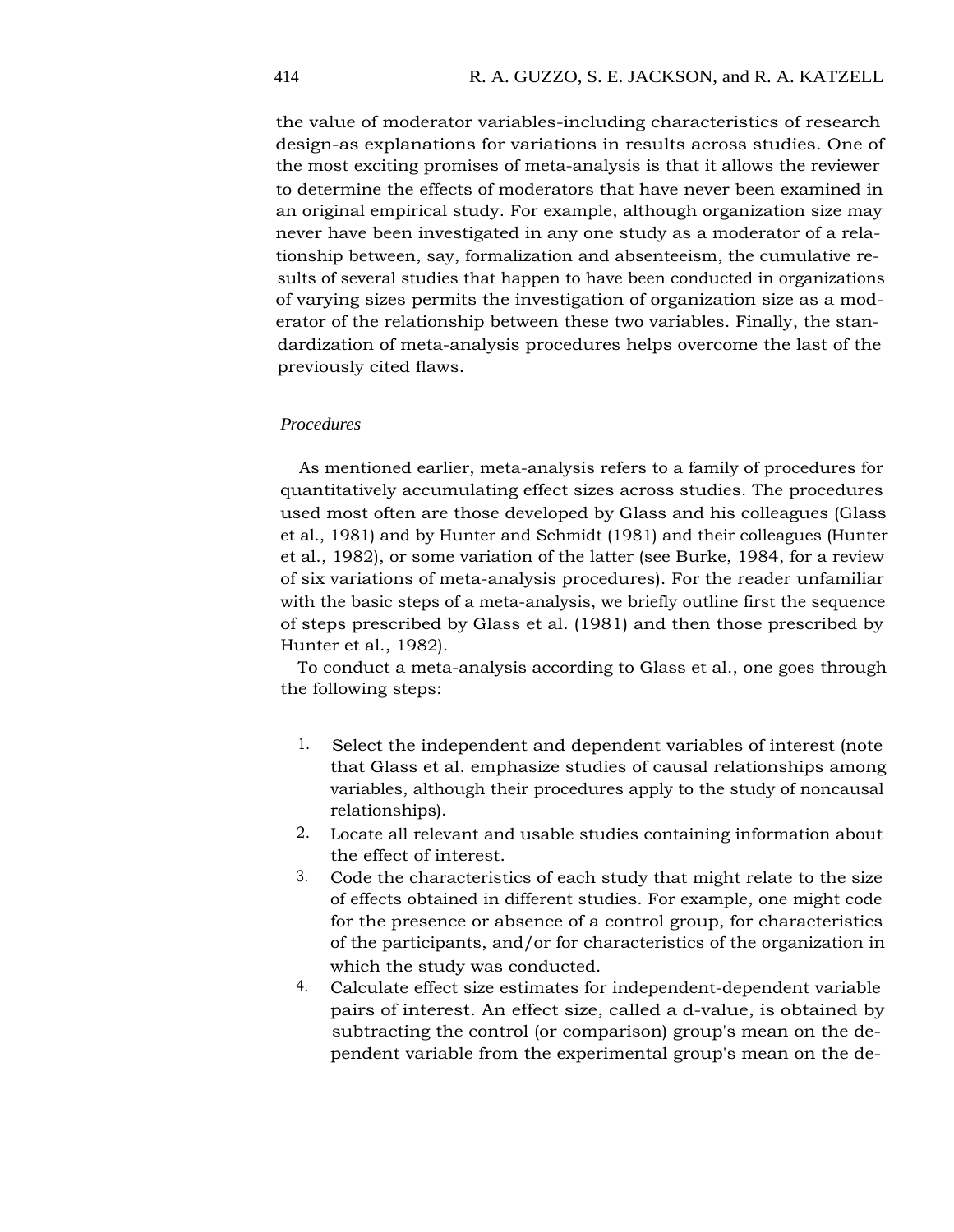pendent variable and dividing by the standard deviation for the control group. Specifically:

$$
d = \frac{(Xe - X')}{SDc}
$$

- 5. Calculate the mean effect size(s) across studies.
- 6. Regress effect size estimates on coded study characteristics to assess the relationship between study results and study characteristics.

The method developed by Hunter and Schmidt and their colleagues is more complex in that it includes corrections for the effects of several artifacts, principally including sampling error, unreliability of measurement, and range restriction. The full procedure is as follows:

- 1. Define the effect or relationship of interest. Locate all relevant and usable studies containing information about the effect of interest.
- 3. Code each study for characteristics that may be related to the size of the effect obtained in the study.
- 4. Calculate effect size estimates for each independent-dependent variable pair of interest. Effect sizes can be expressed in analogous forms as correlation coefficients or as d-values.
- 5. Calculate the mean effect size across studies, weighting the effect size obtained in each study by the size of the sample employed and correcting for unreliability of measurement.
- 6. Calculate the variance in effect sizes across studies.
- 7. Determine the amount of variance in effect sizes that can be attributed to the artifacts of sampling error, unreliability of measurement, and range restriction (and other artifacts, if possible).
- 8. If a sufficiently large percentage of variance across studies can be attributed to the preceding artifacts, the meta-analysis ends. Conclude that the average, corrected effect size accurately reflects the true relationship between the two variables of interest.
- 9. If a large percentage of variance across studies is unaccounted for by statistical artifacts, determine whether study characteristics can account for the residual variance.

The reader is reminded that the preceding lists of steps involved in conducting a meta-analysis are not intended as recommendations for how one *should* do meta-analysis, but simply as brief descriptions of two of the more widely-used techniques. Recently, a number of statisticians have argued that modifications in these procedures are needed in order to reach valid conclusions (e.g., Callender & Osburn, 1980; Raju & Burke, 1983:

r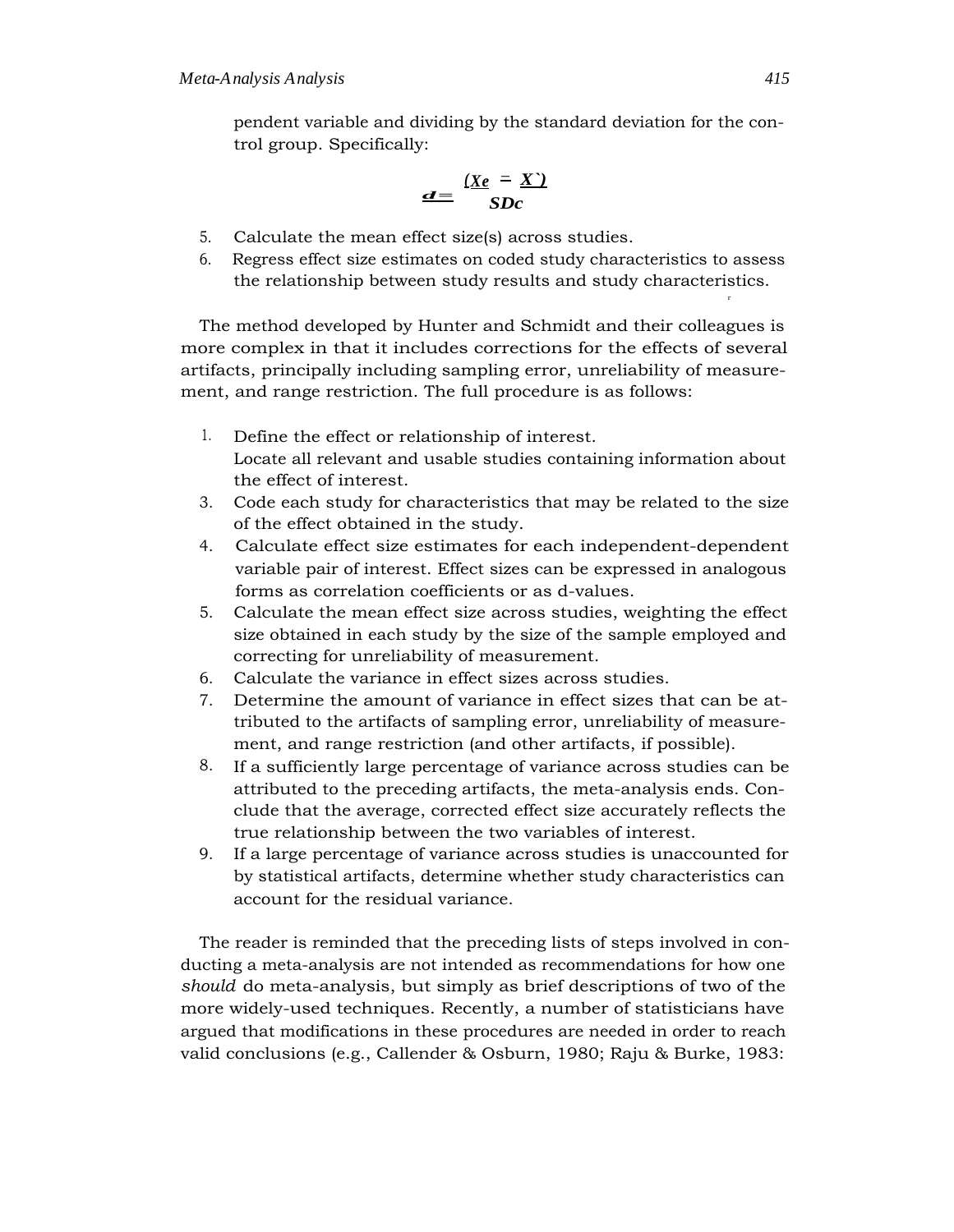Hedges, 1982; James, Damaree, & Mulaik, 1986). Although a discussion of the disagreements among statisticians regarding the appropriateness of certain meta-analytic procedures is beyond the scope of this chapter, we feel that consumers of meta-analysis (both doers and readers) should be alert to the possibility that, upon resolution of the currently ongoing statistical debates about meta-analysis, reassessments of the validity of published meta-analyses may be warranted. At present, however, the extent to which the proposed revisions would affect meta-analytic findings is not clear.

Throughout the remainder of this chapter, we address several aspects of meta-analytic review procedures that threaten their presumed objectivity and precision. As the chapter reveals, there are many judgment calls that must be made when executing the steps of Glass et al.'s (1981) or Hunter et al.'s (1982) procedures. These judgment calls are elaborated as the chapter progresses; they include the identification and selection of studies for review, the calculation of effect size estimates, and the use of metaanalysis to detect moderated relationships. The judgment calls introduce subjectivity into the review process because there are no agreed-upon standards for the reviewer to use when making them. Awareness of the points at which a meta-analyst must make judgment calls is necessary, we feel, before a consumer of meta-analysis results can evaluate the validity of the conclusions yielded by the review.

The objectivity of a meta-analysis is also threatened by the constraints meta-analytic procedures place upon the literature that can be included in a review. Unlike a traditional narrative review, a meta-analytic review does not allow the reviewer to easily integrate the results of certain types of studies. In particular, the specific statistics reported for a study will determine whether or not it can be incorporated into a meta-analytic review. Consequently, for some literatures, meta-analytic conclusions may be based on a relatively small portion of the total available research.

## THE EXECUTION OF META-ANALYSIS

In this section we bring attention to the judgment calls, problems, and ambiguities of meta-analysis that render it vulnerable to bias and error. *Judgment calls* are those decisions big and small that must be made in the absence of guidance from an objective rule or standard. In doing any type of research, many judgment calls are made, the effects of which "often determine the outcome of research" (McGrath, 1982, p. 13). Meta-analysis, which can be thought of as one type of research design, requires the researcher to make a variety of crucial judgment calls.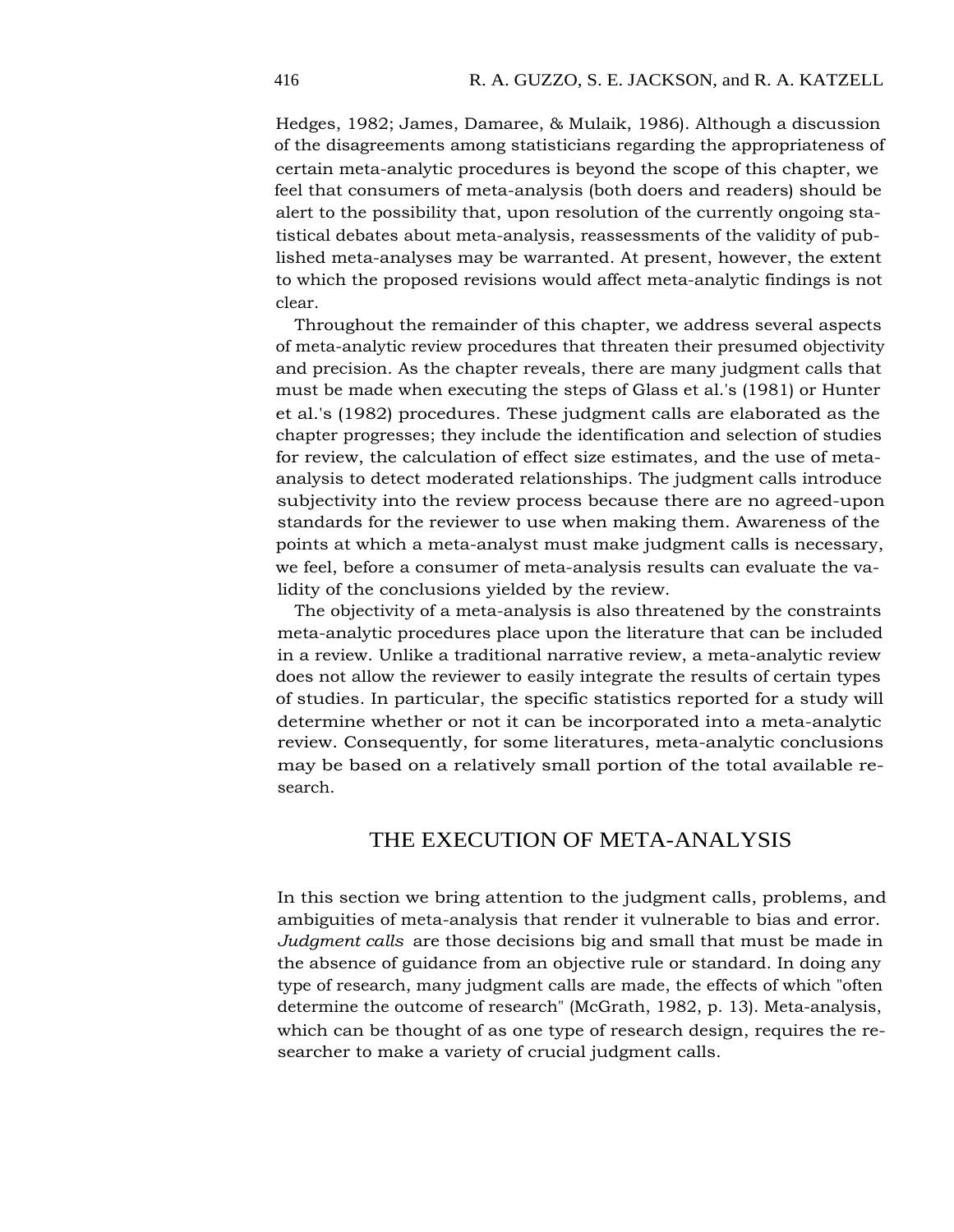Some judgment calls arise because meta-analysis is a relatively new statistical technique for which agreed-upon procedures are yet to be developed. These unresolved arguments concerning statistical issues inject ambiguity into the execution of a meta-analysis. Statistical debates generally assume as a point of departure the logic of quantification in literature review and their focus is on fine-tuning, not reforming, the approach. In contrast, the focus of this chapter is on judgment calls reviewers must make prior to pushing one's numbers through formulae. These judgment calls are important to understand irrespective of the particular formulae one employs in a meta-analysis. Future resolution of the statistical debates will reduce a bit of the uncertainty surrounding technical issues, but it will not completely remove the subjective aspects of conducting a literature review.

Judgment calls and ambiguities inherent to meta-analysis are discussed in the next section roughly in the sequence in which they arise when conducting a meta-analysis. Each issue is addressed with two audiences in mind: researchers conducting meta-analyses, whose primary concerns are about the proper application of the technique, and consumers of metaanalytic review articles, whose primary concerns are about how to interpret the results. When possible, we offer prescriptions and suggestions for dealing with these difficulties.

#### *Identifying Studies for Review*

*Defining the population of relevant studies.* The studies appearing in any literature review reflect three types of choices made by the reviewer. The first set of choices, often made implicitly, are choices about how to define the population of potentially relevant studies. The next set of choices revolve around the operational issues of locating those studies that belong to the population identified as relevant. Having located potentially relevant studies, a third set of choices arises concerning which of the located studies actually are incorporated into the review.

Glass et al. (1981) state that traditional narrative reviews of research are seriously flawed because studies are excluded from review because they fail to meet various arbitrary criteria imposed by a reviewer (p. 22). In contrast, meta-analytic reviews are held to be free from this flaw because meta-analysts emphasize that *all* studies conducted on a topic should be included in the review. Is meta-analysis free of the arbitrary inclusion or exclusion of studies for review?

The research covered by any review, quantitative or otherwise, reflects decisions made about how to define the population of relevant studies for the review. Such decisions are judgment calls. There are no unambiguous rules to apply when establishing the boundaries of the set of studies to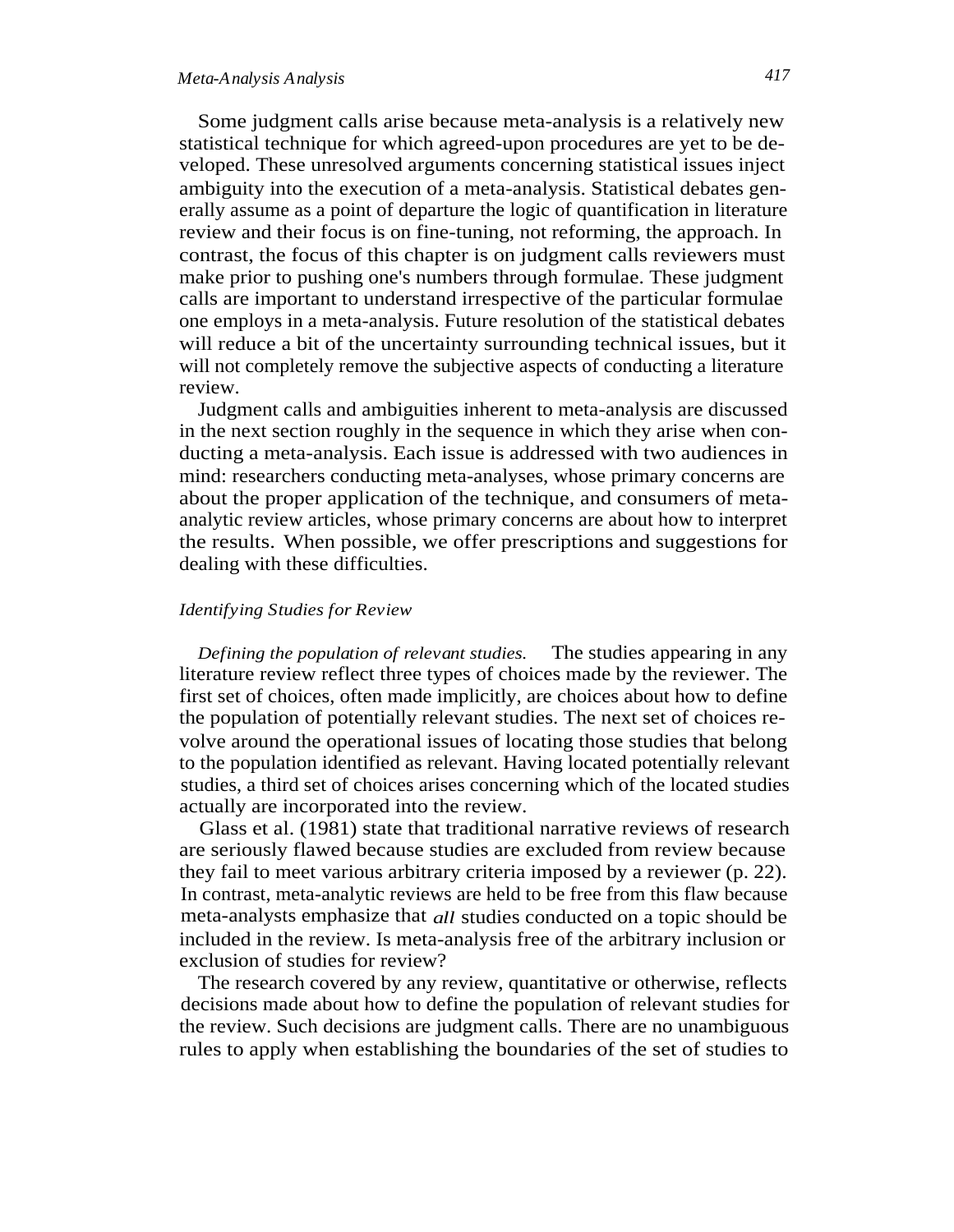be reviewed. Questions one might consider include: Should unpublished studies be included? Are technical reports in or out? What about masters theses and doctoral dissertations? If they are included, which disciplines are likely to produce relevant dissertations? Does the age of the study matter? Does the language in which the report is written matter? Which journals will be searched for studies to include in the review? These and many other questions can be raised in order to determine the rules one will use to define the population of studies relevant to a review.

All literature reviews deal with a bounded domain of studies. Ideally, any review should be exhaustive in its inclusion of studies within that domain. But because there are no standard rules for how reviewers should answer the preceding questions (and thus fix the boundary and methods of including studies), both meta-analytic and traditional narrative reviewers must exercise judgment in the determination of the population of relevant studies. Thus, both forms of literature review can be fairly characterized as "arbitrary" in Glass et al.'s terms. As long as a clear statement is made in a review about how the reviewer defined the population of relevant studies for the review, consumers of the review can make their own judgment about the appropriateness of the sample of studies on which the review and its conclusions are based.

*Searching for relevant studies.* Having defined a population of relevant studies, the next step is to identify and locate those studies. A recommendation frequently made by advocates of meta-analysis is to use computers for searching the literature. Computer searches offer great convenience, are often assumed to be more exhaustive that manual searches, and have the potential to be highly reliable. Although computer searches are automatically more convenient than manual searches, they are not automatically more exhaustive or more accurate than manual searches.

As anyone who has ever conducted a computer search of the literature is aware, the results of one's search are completely dependent on the keywords used for the search for studies. Given the importance of the keywords one chooses for the results of an electronic search, it is interesting that descriptions of literature search methods seldom include a list of keywords used. The importance of the keywords one chooses are illustrated by an experience of the second author. In preparing a talk about meta-analysis, an electronic search of *Psychological Abstracts* was conducted using the keyword *meta-analysis.* Surprisingly, this search located none of the many meta-analytic studies published by Schmidt and his colleagues during the past several years. Why? Because until recently. Schmidt and colleagues used the term *validity generalization* rather than *meta-analysis* in their publications. Now, validity generalization is regarded as a special application of meta-analysis.

It is virtually impossible to estimate how many studies containing data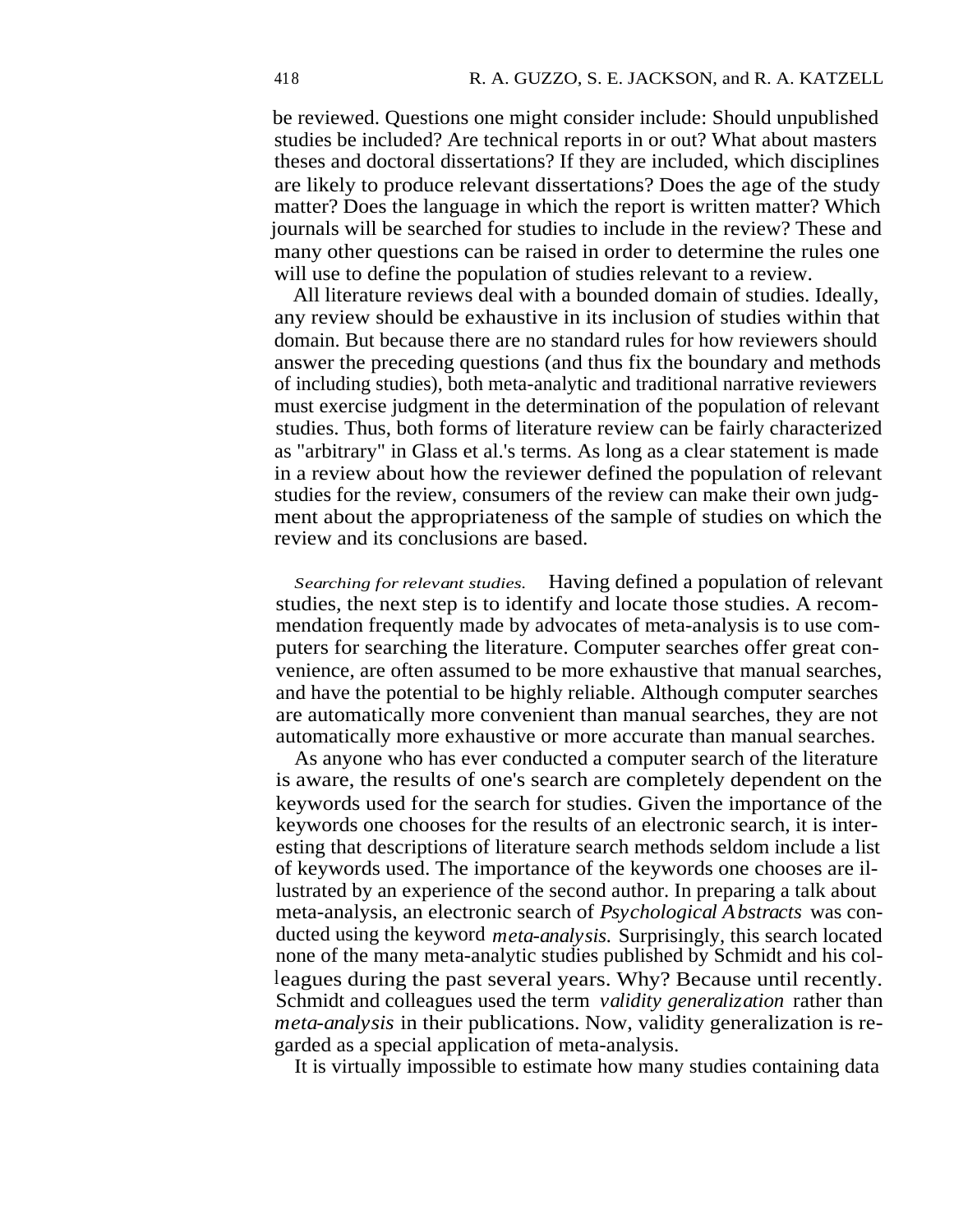relevant to a review are likely to be passed over by an electronic search because they are not keyworded in a way that matches the reviewer's judgment calls about which keyword(s) to use. We believe the number to be substantial. As another illustration, consider the number of studies included in two meta-analytic reviews of research on role conflict and role ambiguity. One review (Fisher & Gitelson, 1983) included 43 studies. Another review of the same literature (Jackson & Schuler, 1985) included <sup>1</sup> 05 studies. Both reviews relied on computer searches of almost the identical time span. In addition, Jackson and Schuler conducted a *'manual* search of selected journals. This limited manual-search process appears to be the primary explanation for the large difference in the studies located by the two research teams.

The differences in the results yielded by these two meta-analyses are substantial. One difference that can be directly linked to the differences in search procedures used are the conclusions the two sets of authors lead the reader to make about which correlates of role conflict and role ambiguity have been studied. Both teams of researchers reported meta-analysis results for all correlates for which they could locate at least three studies. Fisher and Gitelson's review located 18 minimally studied correlates. Jackson and Schuler's review located 29. Of the additional correlates reported on by Jackson and Schuler, two are of particular interest: leader initiating structure and leader consideration. The Jackson and Schuler search yielded 31 studies of initiating structure and role ambiguity and 25 studies of leader consideration and role ambiguity. In contrast, Fisher and Gitelson apparently located fewer than three for each of these correlates. Undoubtedly, a third team of researchers could locate an even larger set of studies relevant to the topic of role ambiguity and conflict.

Keywording problems are not the only shortcoming of electronic searches. Another major drawback is the limited time span covered by such searches. For example, *PsychINFO,* an electronic data base for the psychological literature, covers only the years 1967 to the present. *Sociological Abstracts* can be electronically searched as far back as 1963. For *Management Contents,* the beginning date is 1974; for the *American Business Index,* the beginning date for electronic searches is 1971. Yet another problem of electronic search involves the failure to locate a relevant study in an unlikely source. Finally, just as manual searches are limited to a finite number of sources, so too are electronic searches-no search is likely to be truly "exhaustive."

Our purpose in reviewing some of the limitations of both electronic and manual search techniques is not to suggest that these techniques should not be used; they should. But when used, their limitations should be explicitly acknowledged. Finding the relevant literature "is of utmost importance for the quantitative review" (Green & Hall, 1984, p. 46). Estimates of effect size, even of the true direction of a relationship, can be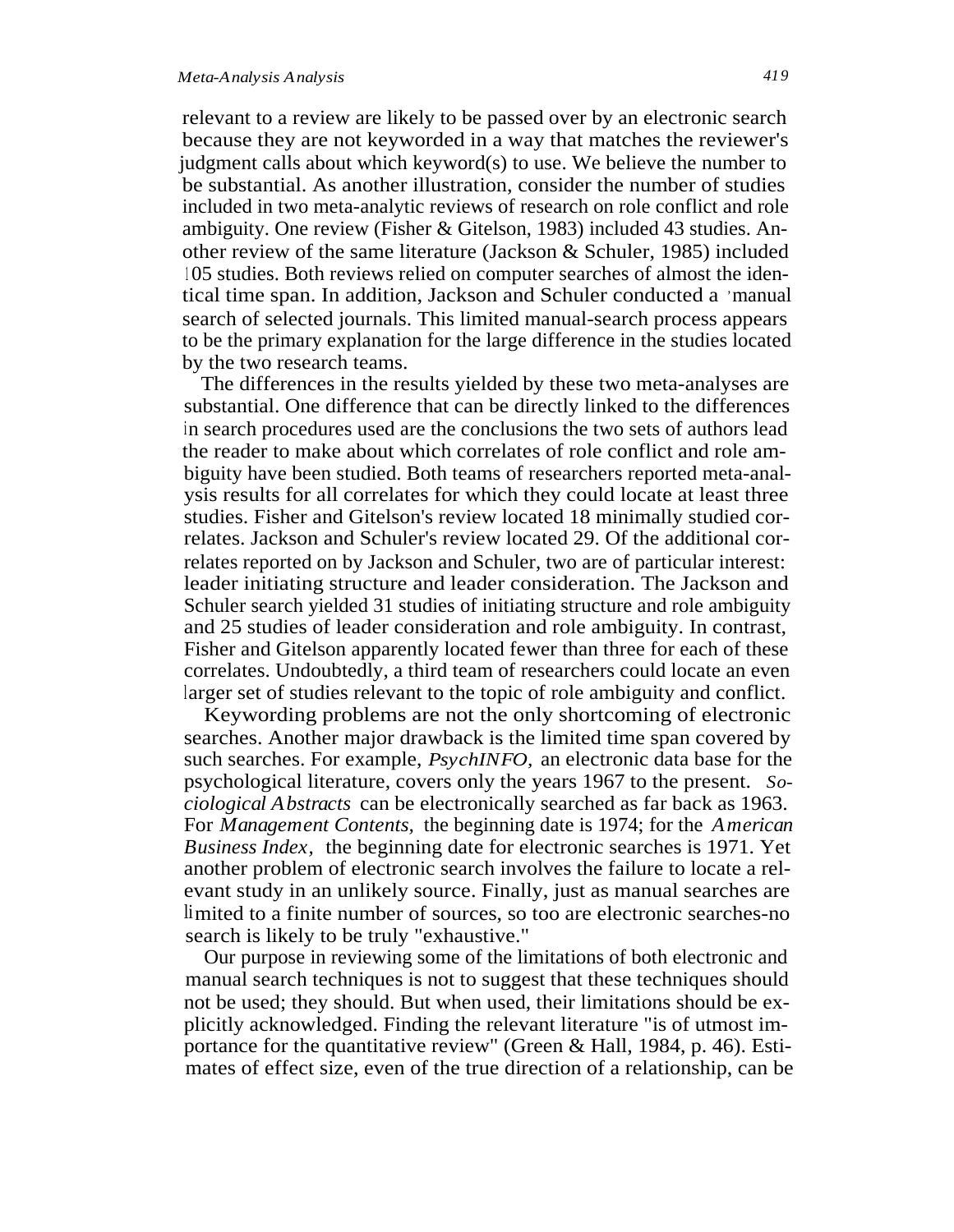faulty if a biased portion of the literature is retrieved. Unless the consumer of meta-analytic results is informed of the procedures used to locate the reviewed studies, the reader cannot decide how much confidence he or she should have in the review's results, because no search procedure is conducted independent of a reviewer's judgment calls.

*Surviving the final cut.* As noted earlier, meta-analysts appear to be particularly suspicious of the final round of study selection choices made by narrative reviewers. Presumably, even after a subset of studies is retrieved and evaluated by the narrative reviewer, some studies are excluded from further consideration. So, for example, several studies may be discarded as unworthy of attention because they are methodologically flawed.

Although some reviewers defend the practice of screening studies for scientific rigor, meta-analysts argue that this screening process allows the reviewer to introduce irrelevant biases into the decision process. To prevent such biases from contaminating one's results, meta-analysts favor including all studies, regardless of their methodological weaknesses. The logic behind this practice is that the results of any single study are biased by the methodological imperfections of the study, but the effects ofthese biases should differ from one study to the next. Thus, by averaging across all studies, one averages out the effects of different types of methodological flaws.

One retort to this logic is "garbage in, garbage out" (see Eysenck, 1978). The effects on one's conclusions of including methodologically flawed studies in a meta-analytic review has been debated at length. Fortunately, the answer to the question can be addressed empirically. Using metaanalysis, one can sort out the effects of methodological rigor on the results. Thus, Guzzo, Jette, and Katzell (1985) found that less-rigorous studies of productivity improvement showed stronger effects than did more rigorous studies.

In light of the emphasis meta-analysts give to conducting comprehensive reviews of the literature, one might assume that meta-analysis reviews are likely to be more comprehensive than other reviews. Yet, meta analytic reviews of the research literature are necessarily highly selective: most obviously, they cannot include nonquantitative research results. Furthermore, quantitative research results may not be included if the particular statistics required by meta-analysis formulas are not reported (e.g., sample size, variance, reliability).

Nonquantitative studies are ignored completely in meta-analytic procedures because there is no means for expressing findings in terms of effect sizes. In some areas of organizational research, the distinction between qualitative and quantitative research is not important for metaanalysis because quantitative reports may constitute nearly the entire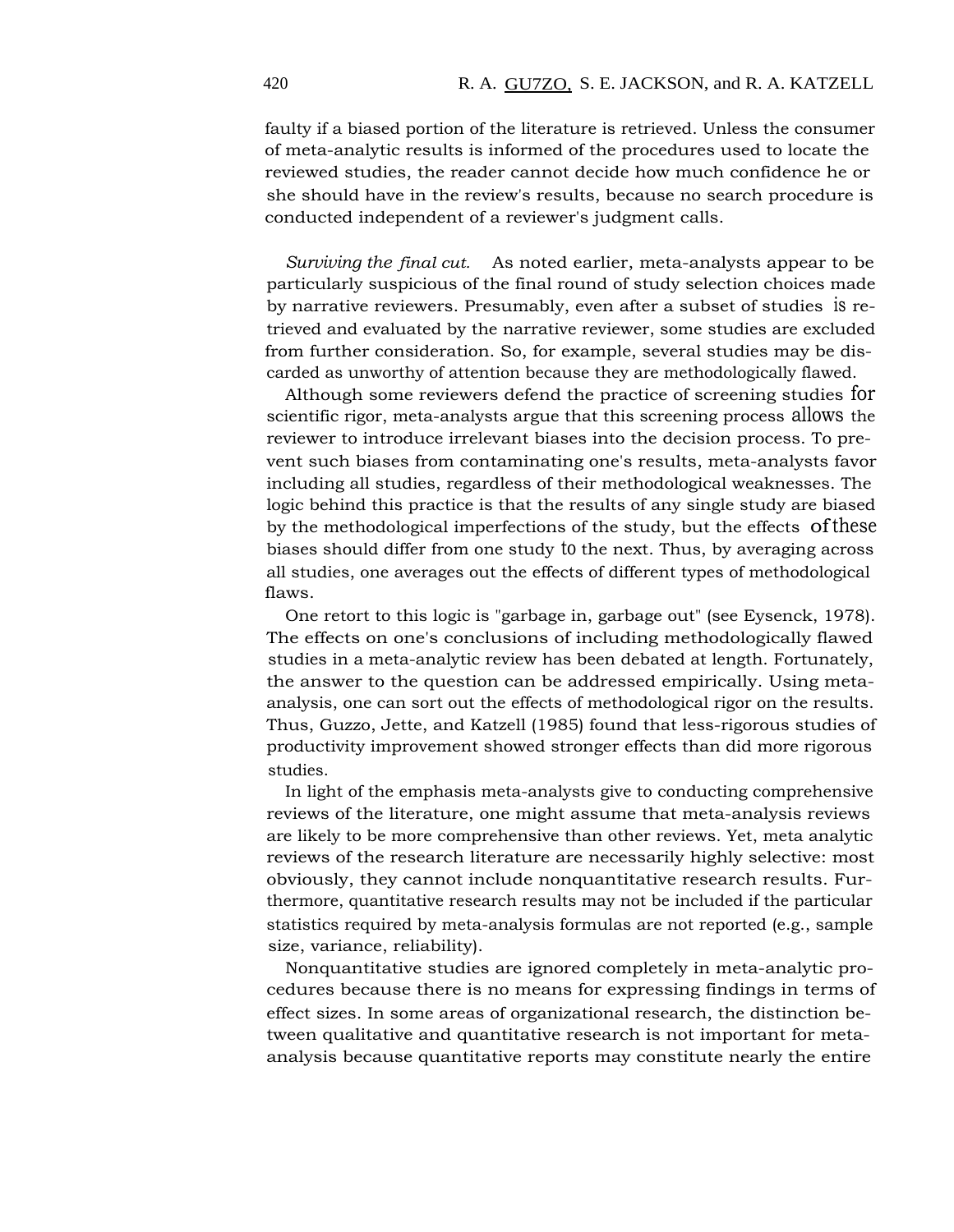#### *Meta-Analysis Analysis 421*

population of studies. Research on the relationship between ability and performance is primarily quantitative, for example. Other areas of organizational research rely heavily on qualitative data, such as research on socialization or career development. However, in most areas of organizational research a mix of quantitative and qualitative findings exists. Conflict resolution, group and intergroup dynamics, organizational communication, strategy formulation, and quality of work life are all examples of topical areas in which a mix of qualitative and quantitative findings exist. For any of these topics meta-analytic reviews must necessarily focus only on quantitative reports. Although such reviews have considerable value, they are based on a selected portion of the literature that underlies the constructs and theories found in a research domain. Conclusions based on meta-analyses of data relevant to those constructs and theories should be accepted with awareness of the selective nature of meta-analysis as a review technique.

Whereas the inability of meta-analysis to incorporate qualitative research findings is obvious, the inability of meta-analysis to make use of all available quantitative data is less obvious, until one conducts his or her first meta-analytic review. Meta-analysis demands very specific statistical information about a study, sometimes more information than is reported. The calculation of effect-size estimates requires information about sample size, a commonly reported datum, and information about variances, which are often not reported. The Hunter et al. (1982) approach requires substantial additional information, such as estimates of the reliabilities of measures and of the amount of range restriction. According to Hunter et al. (1982, p. 154), data necessary for meta-analysis are usually missing from at least some of the studies located for review, particularly older studies.

An example of the magnitude of data loss that may occur due to the requirements of meta-analysis comes from a report by Guzzo et al. (1985). The research studies available for inclusion in that meta-analysis were the 207 studies of productivity improvement programs reviewed in narrative form by Katzell, Bienstock, and Faerstein (1977) and Guzzo and Bondy (1983). Each of those studies contained at least one quantitative index of the impact on productivity of an organizational intervention. Of those 207 studies, 98 could be included in the meta-analysis. Over half of the available studies had to be excluded, principally for reasons of insufficient reporting of data in the original research reports. This is not an isolated example. Stone (1986) reported deleting 166 out of 219 studies located for his meta-analytic review of research on the job-scope literature. Of the 166 deleted, about two thirds of those were deleted because adequate data were not reported (Stone, 1985).

Which are preferable: conclusions based on a narrative review of a larger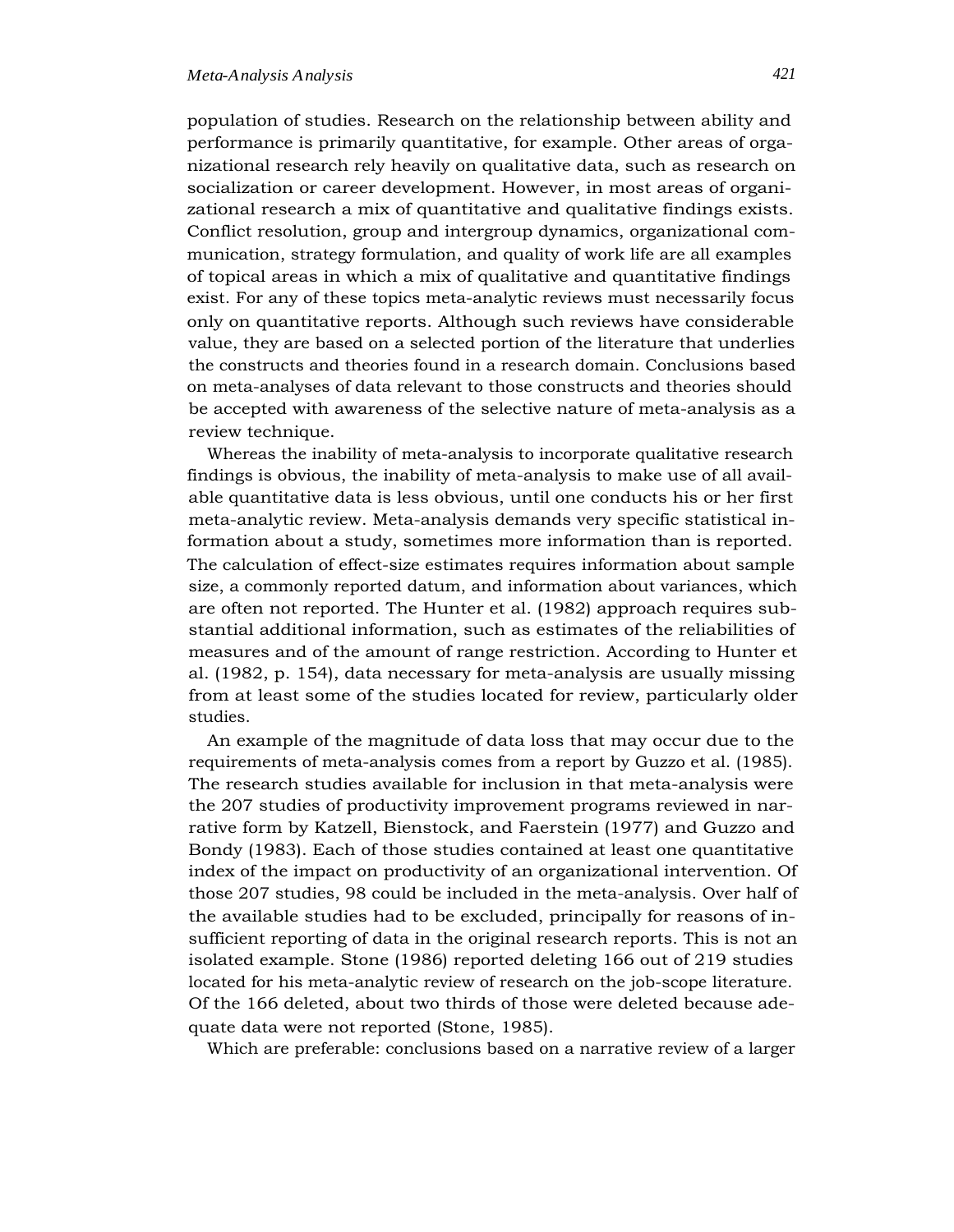set of studies (e.g., 207 in Katzell & Guzzo, 1983) or those based on a quantitative review of fewer studies (e.g., 98 in Guzzo et al., 1985)? In the case of the reviews of productivity experiments, the findings yielded by narrative (Katzell & Guzzo, 1983) and quantitative (Guzzo et al., 1985) reviews were fairly similar, thus the question did not prove vital. In some domains, though, the question *is* vital and must be answered by the reviewer.

In attempting to answer this question, two concerns arise. One is the *amount* of literature lost to a reviewer who chooses to conduct a metaanalysis. When few available studies are lost, meta-analysis may be useful for summarizing the "facts" yielded by research on a topic. But when a large portion of the available studies are lost, the costs associated with meta-analysis may be large. To the extent fewer studies are included in the review, confidence in the conclusions of the review will decrease simply because there will appear to be little data upon which conclusions can be based.

A second, related concern is whether the exclusion of available studies leads to systematic biases in the literature used for the review. For example, suppose a reviewer excludes 45 out of 100 available studies on a topic because they were qualitative reports. Does it not seem likely that the 45 excluded studies might have been carried out on the basis of different theoretical assumptions?

To illustrate, consider the case of literature on the nature of managerial jobs. Mintzberg's (1973) analysis of managerial jobs is representative of research based on qualitative observation of managers at work. Tornow and Pinto's (1976) report, on the other hand, is representative of highly quantified analyses of managerial jobs. Two very different streams of research on the nature of managerial work exist, and these two streams appear to reflect fundamental differences in assumptions regarding the way in which managerial work is best understood. Any literature review that were to include only one stream of this research would provide a biased account of the nature of managerial work.

The point here is that the usefulness of meta-analysis for summarizing and integrating research findings depends on the *representativeness* of the studies included in the meta-analysis. Meta-analysis can deal only with quantitative studies; narrative reviews, on the other hand, can deal with both quantitative and nonquantitative studies. When the two types of studies in a topical area are not similar in their methods of data collection and interpretation, reviews based on meta-analysis will yield biased summaries of what is known.<sup>3</sup>

Thus, the use of meta-analysis leads to a gain in precision at the cost of selectivity. There is no easy solution to the meta-analyst's problem of data loss because the technique is inherently selective: If the necessary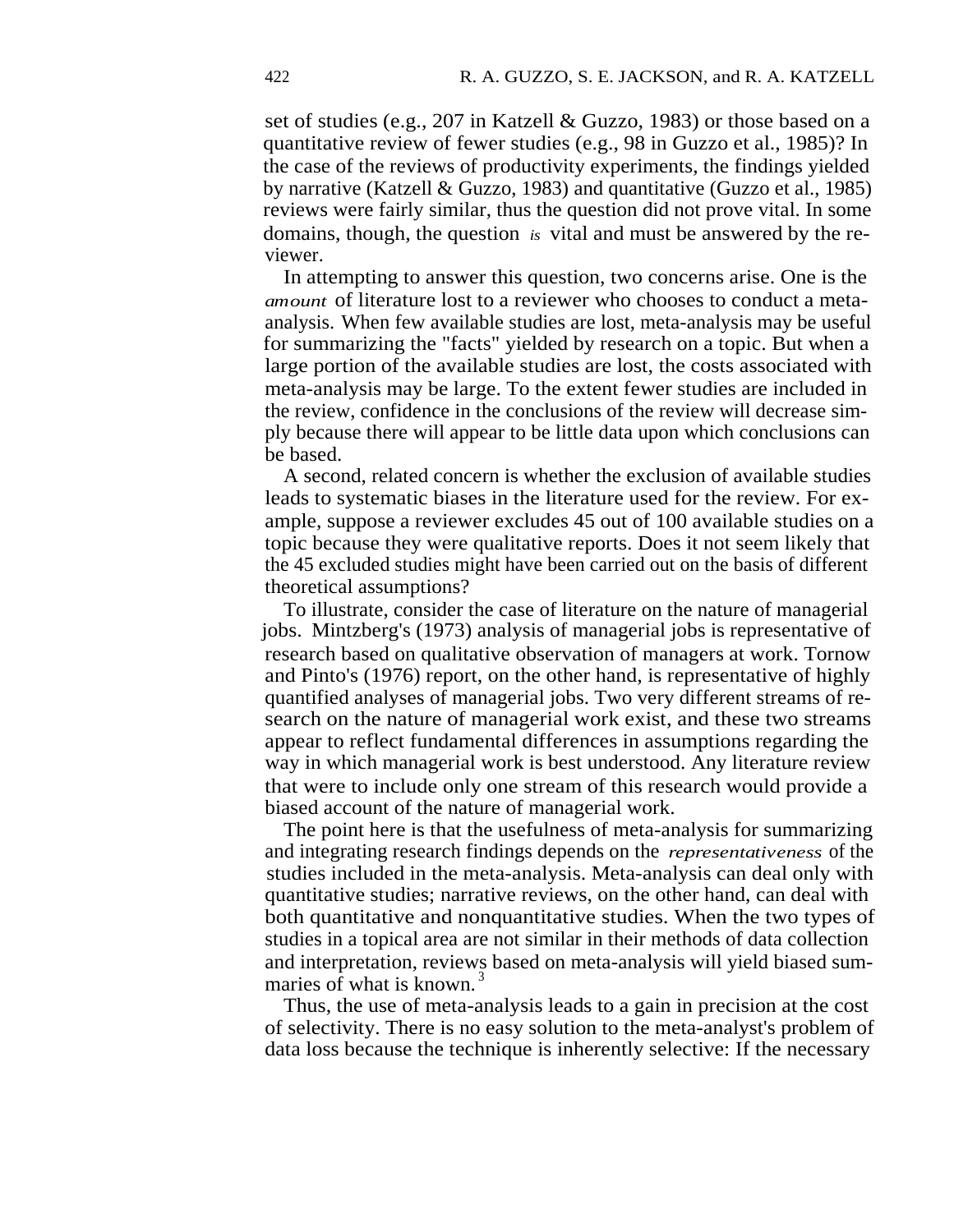### *Meta-Analysis Analysis 423*

quantitative data are not available, a study cannot be included in a metaanalysis. One long-term solution to the problem of data loss would be for journal editors to impose strict reporting requirements for quantitative studies to ensure that those studies contain the information necessary for them to be included in future meta-analyses (Hunter et al., 1982). Shortterm solutions to the problem include locating the authors of past reports and requesting the needed information. For a variety of reasons, this approach is likely to have limited success. Another short-term solution is simply to make a best guess, as needed, about sample size or reliability. This approach may be safe in some cases but faulty in others. For some time to come, meta-analysts will necessarily continue to exclude existing quantitative research from their reviews as a result of current and past reporting practices.

Although not a solution to the problem, a statement of the number of studies excluded from a review relative to the number of studies located should be included in meta-analytic reports. Such statements would provide relevant information about the degree to which the meta-analysis is based on a selective sample of studies. Just as the representativeness of the sample of subjects included in any one research study is an important determinant of the interpretation of its findings so, too, is the representativeness of the sample of studies included in a meta-analysis an important determinant of the interpretation of its findings.

#### *Calculating Effect Size Estimates*

A crucial datum of meta-analysis is an estimate of the magnitude of relationship between two variables, referred to as *effect size estimates.* The meta-analysis literature contains several proposals for how best to calculate effect size estimates but no one method is universally adopted. Little is known about the consequences of calculating effect size estimates one way or another and a judgment call must be made by the meta-analyst concerning how to calculate this crucial datum.

Ambiguity concerning how best to calculate effect size estimates exists for several reasons. The formula proposed by Glass et al. (1981) and presented earlier in this chapter, is an adaptation of Cohen's (1969) d. A point of disagreement prominent in the literature concerns the proper denominator for this formula. Glass et al. (1981) argue that the standard deviation of the control group is the proper term, whereas Schmidt et al. (1982) argue that the denominator should be a variance estimate based on pooling the variance estimates of treatment and control groups. Other estimates of the magnitude of a relationship, such as Rosenthal's (1984) r, exist that, theoretically, can be used interchangeably with the former. Further, esti mates of the magnitude of relationship can be inferred in the absence of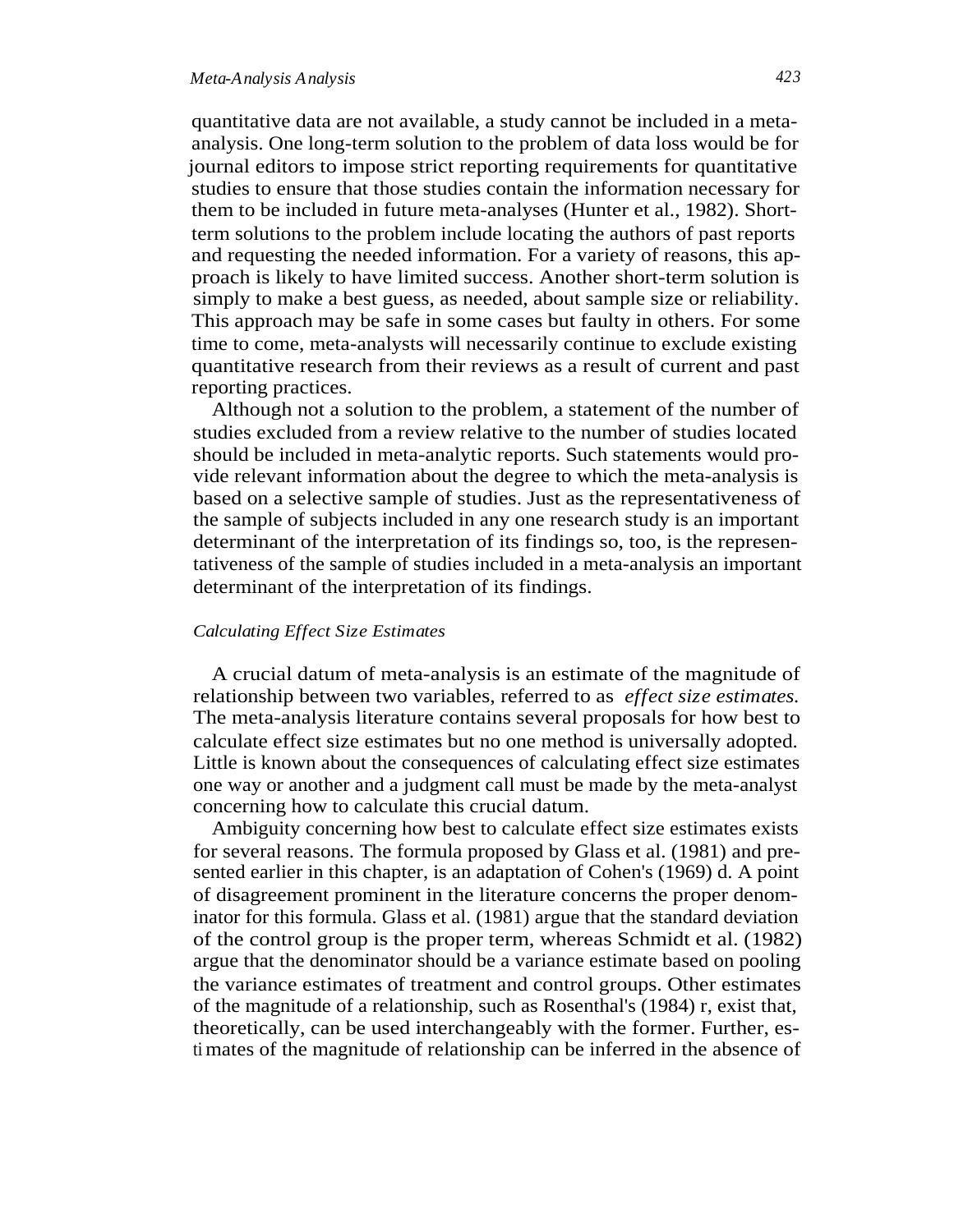direct reports of means and standard deviations or correlations. Glass et al. (1981) provide formulas for estimating effect sizes on the basis of reported t-test values, analyses of variance results, time-series data, and on the basis of data expressed as proportions. These formulas give the metaanalyst considerable power to make use of many forms of quantitative data reported in a literature. Although conceptually similar, little is known about the actual empirical differences that might appear in effect size estimates calculated through the various procedures.

Complexity in research designs also poses difficulties for the calculation of effect size estimates. For example, consider a study containing elements of both true experiments and time series designs, such as one in which groups, randomly assigned to treatment and control conditions, measured on a dependent variable on repeated occasions, some occurring before and some after the treatment. How should effect sizes be calculated in this instance? Should several effect size estimates be calculated, one for each time of measurement of the dependent variable, or should only one effect size be calculated, reflecting an average of the multiple measures of the dependent variable? Is the between-group comparison more relevant than the comparison between pre- and post-intervention measures? On what basis should an estimate of the variance in the dependent variable be calculated? Although answering these questions is beyond the scope of this paper, their answers do have implications for the value of the effect size estimate, the primary datum of meta-analysis. The point of raising such questions is to illustrate how judgment calls permeate the process of data analysis in meta-analysis.

#### *Detecting Moderators*

Ideally, the final stage of a meta-analytic review involves analyses to detect important moderator variables that might explain variance in observed effect sizes. Depending upon which meta-analytic procedures one is following, the decision of *whether* to examine the data for possible moderator effects is either a judgment call made by the investigator (when using the Glass et al., 1981 techniques) or a decision based on the results of statistical analyses (when using the Hunter et al., 1982 techniques).

According to Glass et al. (1981), any meta-analysis should end with a search for moderator effects. To date, Glassian meta-analyses have typically focused on examining methodological differences across studies to determine whether these methodological differences can account for differences in effect sizes. Thus, Glass et al. encourage researchers to code studies for variables such as whether the study included a true control group, the study's sample size, year of study, and the amount of time that elapsed between the time of the intervention and assessment of outcomes.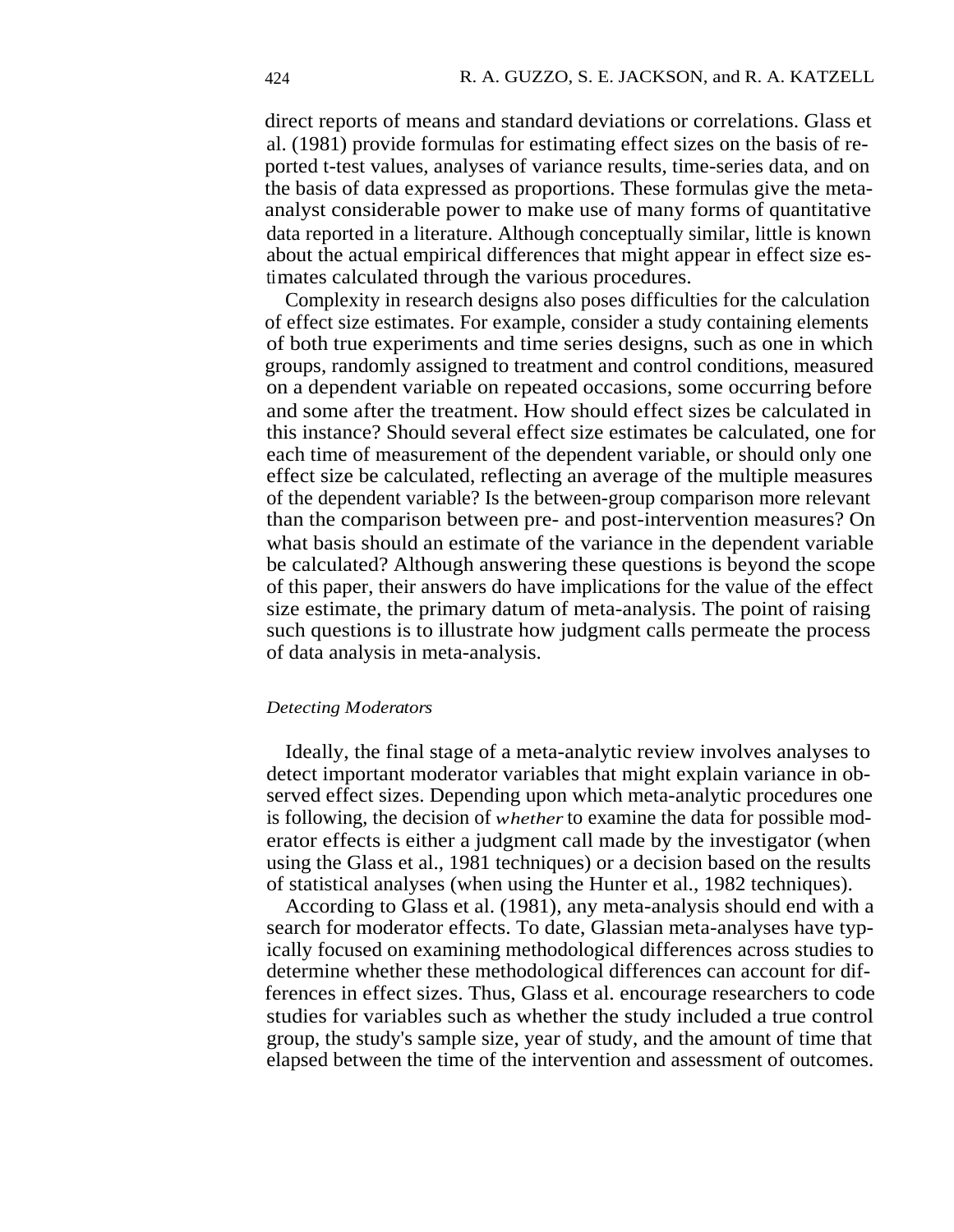This approach to meta-analysis can be characterized as having as its goal an exhaustive consideration of potentially important methodological moderators.

When using the Glassian procedures, judgment calls relate primarily to which moderators to consider and how to code studies on these moderators. These judgment calls will be addressed in a later section. First, however, it is useful to describe briefly Hunter et al.'s (1982) prescriptions concerning when to search for possible moderator effects.

*The Decision to search for moderators.* In contrast to Glass et al. (1981), Hunter et al. (1982) are more conservative in their treatment of moderators. Whereas a search for moderator effects is almost automatic when using Glassian procedures, moderator effects are the explanation of last resort when using the Hunter et al. procedures. A key feature of the Hunter et al. approach to meta-analysis is the assumption that variance in observed effect sizes should be attributed first to statistical artifacts and other sources of "error." A search for substantive explanations for variance found across studies is therefore conducted only after variance attributable to nonsubstantive artifacts is accounted for. Thus, the Hunter et al. procedures for conducting a meta-analysis include methods for determining how much of the variance in effect sizes can be explained by the "artifacts" of restriction of range, unreliability of measurement, sampling error, and certain other sources of error (e.g., reporting errors and typographical errors).

Hunter et al. have suggested that 25% of the variance found across studies should be assumed to be caused by unquantifiable errors (this estimate is subject to debate; James et al., 1986). This leaves 75% of the variance in effect sizes to be accounted for by statistical artifacts and substantive moderators. In order to determine how much variance is due to substantive moderators, the meta-analyst first determines error attributed to artifacts. Then, any variance still unaccounted for can be assumed to be caused by moderator variables. At this point, the judgment calls a meta-analyst makes in order to proceed with a search for moderators are the same for the Hunter and Glass procedures.

Although, in principle, correcting estimates of the magnitude of relationship for statistical artifacts is desirable, in practice problems may arise (James et al., 1986). Some problems concern the mis-estimation of the amount of variance in relationships that can be justly attributed to sampling error and other statistical artifacts. James et al. also argue that certain assumptions upon which corrections are predicated are false (e.g., the assumption of independence of true scores and error scores in measures). Another problem identified by James et al. is the inability to distinguish between variance in estimates of effect size due to error from variance clue to meaningful situational differences among the studies reviewed.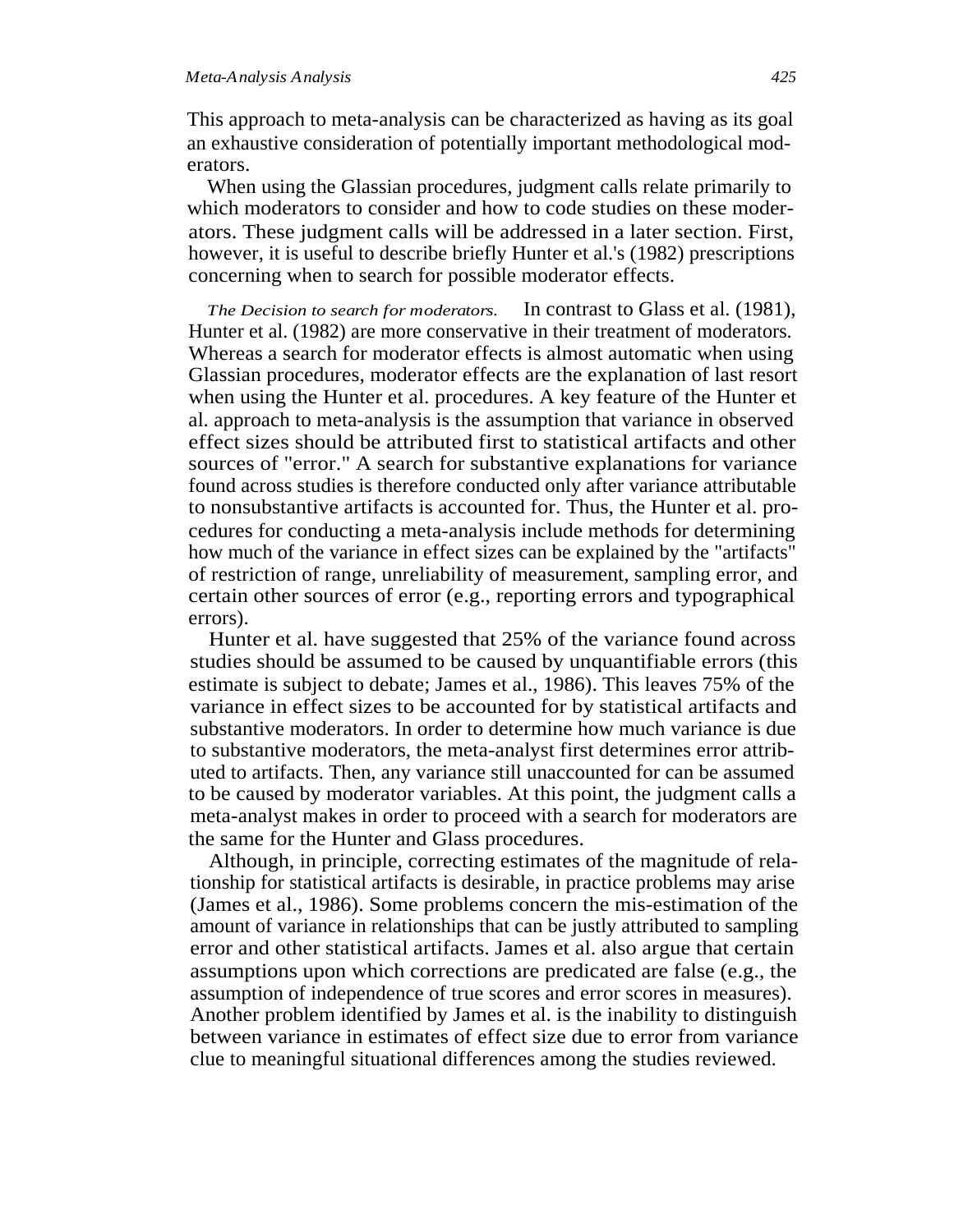*Selecting potential moderators.* Regardless of whether a reviewer selects the Glass et al. (1981) or the Hunter et al. (1982) approach to the detection of moderator variables, once an affirmative decision is made the next step is to decide which particular moderators to examine. The particular moderators that a meta-analyst might examine can be suggested by theoretical hypotheses about potentially important moderators, by methodological concerns, or by intuition and curiosity. From a statistical standpoint, the conservative approach is to adopt an hypothesis-testing perspective. From this perspective, studies are coded only for those variables predicted, with conceptual justification, to be potential moderators. Although this strategy minimizes the likelihood of accepting a moderator effect that appears only by chance, it has the drawback of reducing the possibility of new knowledge being created through the detection of unforeseen moderators.

A liberal approach to selecting variables to be examined as potential moderators is to code studies on all possible variables and test whether effect sizes found across studies differ as a function of any of these variables. This strategy increases the likelihood of making Type I errors, but it also maximizes the chance of discovering something new by following up a hunch. Indeed, the promised power of meta-analysis to test hunches about moderator variables is one source of its appeal to those interested in theory development (Jackson, 1984). However, the power of metaanalysis to test moderators depends on the number of studies available in the literature. It is when the number of studies (hence the number of effect size estimates) is large that meta-analysis is most powerful in this regard.

Ultimately, the choice between a conservative or liberal approach in the detection of moderators is up to the meta-analyst. For now, at least, there are no standard guidelines for making this choice or for evaluating the risks associated with either option. Whatever choice is made, though, should be made clear to the consumer.

*Coding studies for moderators of interest.* Although the search for moderator effects might be one of the most exciting aspects of conducting a meta-analytic review, it is also the most frustrating, for what sounds easy in principle is extremely difficult in practice. A successful search for important moderators presumes the ability to accurately code individual studies (or subgroups of participants within a study) for the moderator variables of interest. For example, consider Locke's (1986) attempt to determine whether testing a theory in the laboratory versus in the field leads to different conclusions. Meta-analysis can be used to address this general question for a variety of empirical literatures, as follows: First, identify the effects of interest. Second, locate all empirical studies that have reported data for the effect of interest. Third, calculate the effect sizes for these studies. Fourth, code all studies on the moderator of in-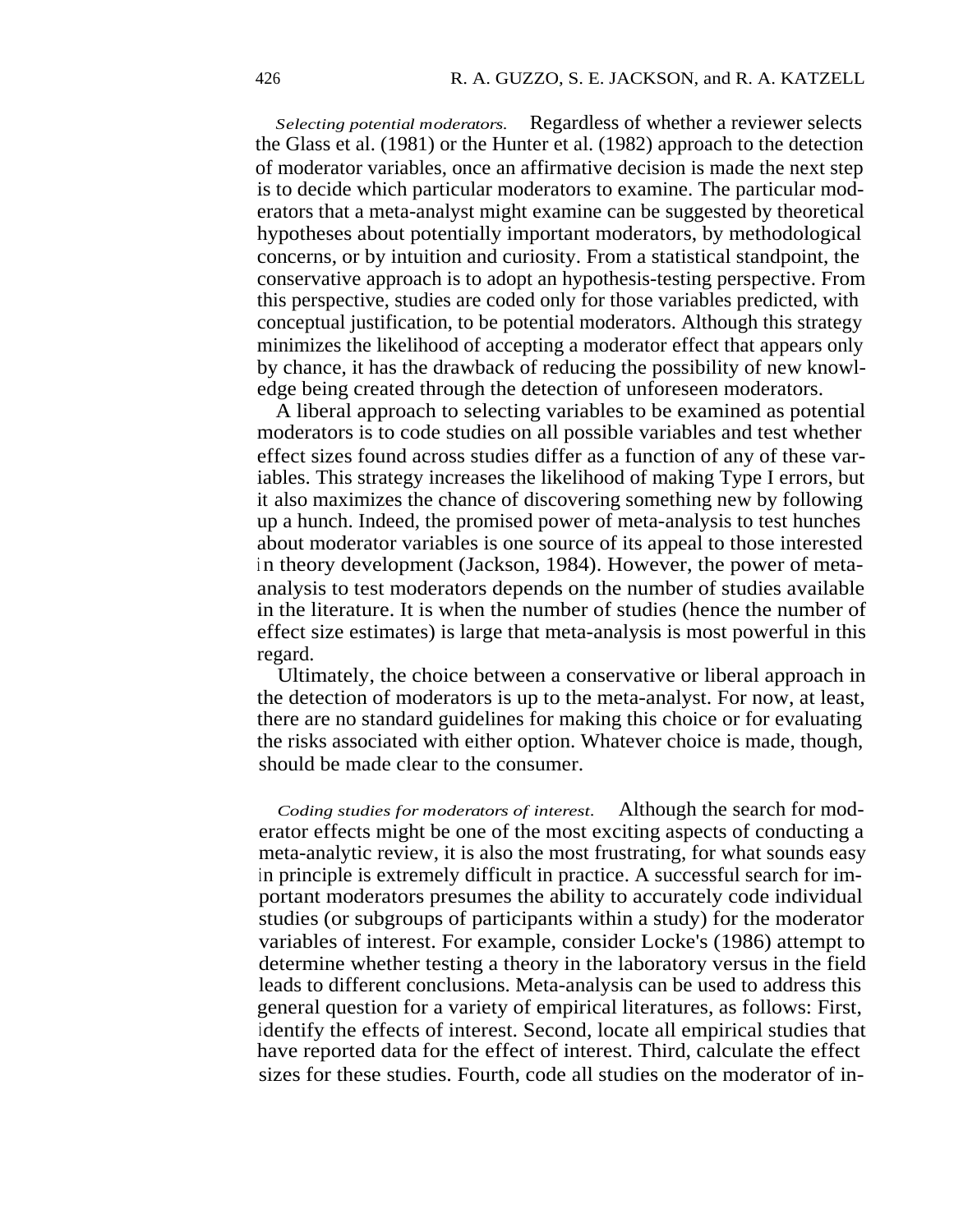terest, which in this case is "laboratory" or "field." Fifth, compare the effect sizes found in the two types of studies. This is in fact the procedure followed by some reviewers interested in the question of whether different effects have been found in the laboratory versus in the field (e.g., Stone, 1986). Such studies are predicated on the assumption that studies in organizational behavior can be reliably and validly coded as having occurred in either the laboratory or the field. Yet, Campbell (1986) makes the case that the laboratory-versus-field distinction is not without ambiguity. Thus, judgment calls must be made. For example, how should one classify a study in which 200 people are employed for two weeks to work in an employment setting created by a researcher? How one makes this particular judgment call will be a function of how one defines the critical features of laboratory and field research designs. Other examples of ambiguity that could be encountered in coding potential moderator variables include distinguishing between types of workers (e.g., technical vs. professional) and organization type (e.g., batch versus process production).

The meaningfulness of any conclusions drawn about the role of any moderator variable depends on the meta-analyst's ability to distinguish in a way considered acceptable by readers between values or levels of a variable and to demonstrate that the distinction can be reliably operationalized-that is, to demonstrate inter-rater reliability for the coding of the moderator variable. In effect, conducting a search for moderators using meta-analysis requires that the researcher address all of the issues that arise when doing any form of content analysis: dimensions of interest must be clearly defined, coding schemes must be developed, and multiple raters must be trained to reliably code the variables of interest (Bullock & Svyantek, 1985).

Because information about samples, context, and certain features of research design is often reported in incomplete and imprecise ways, coding studies for moderators may represent the bulk of the work in conducting a meta-analysis. Uncertainty arises in the process of translating prose descriptions of study characteristics into quantitative form; the more uncertainty, the more likely that errors exist. Under such conditions-which, indeed, are typical-the coding in meta-analysis should be subject to the same standards of reliability and validity that would be demanded of any study whose findings rely heavily on content analysis.

Evidence of reliability for coding procedures is not common in existing meta-analytic reports, but an interesting study by Stock and colleagues suggests such coding may have low reliability unless adequate precautions are taken to insure high reliability (Stock et al., 1982). Two variables that coders could-not rate reliably were the quality of a study and the number of different subsamples included in a study. With sufficient training and a well-designed coding scheme, though, acceptable reliability was produced by Stock et al.'s coders for many coding categories.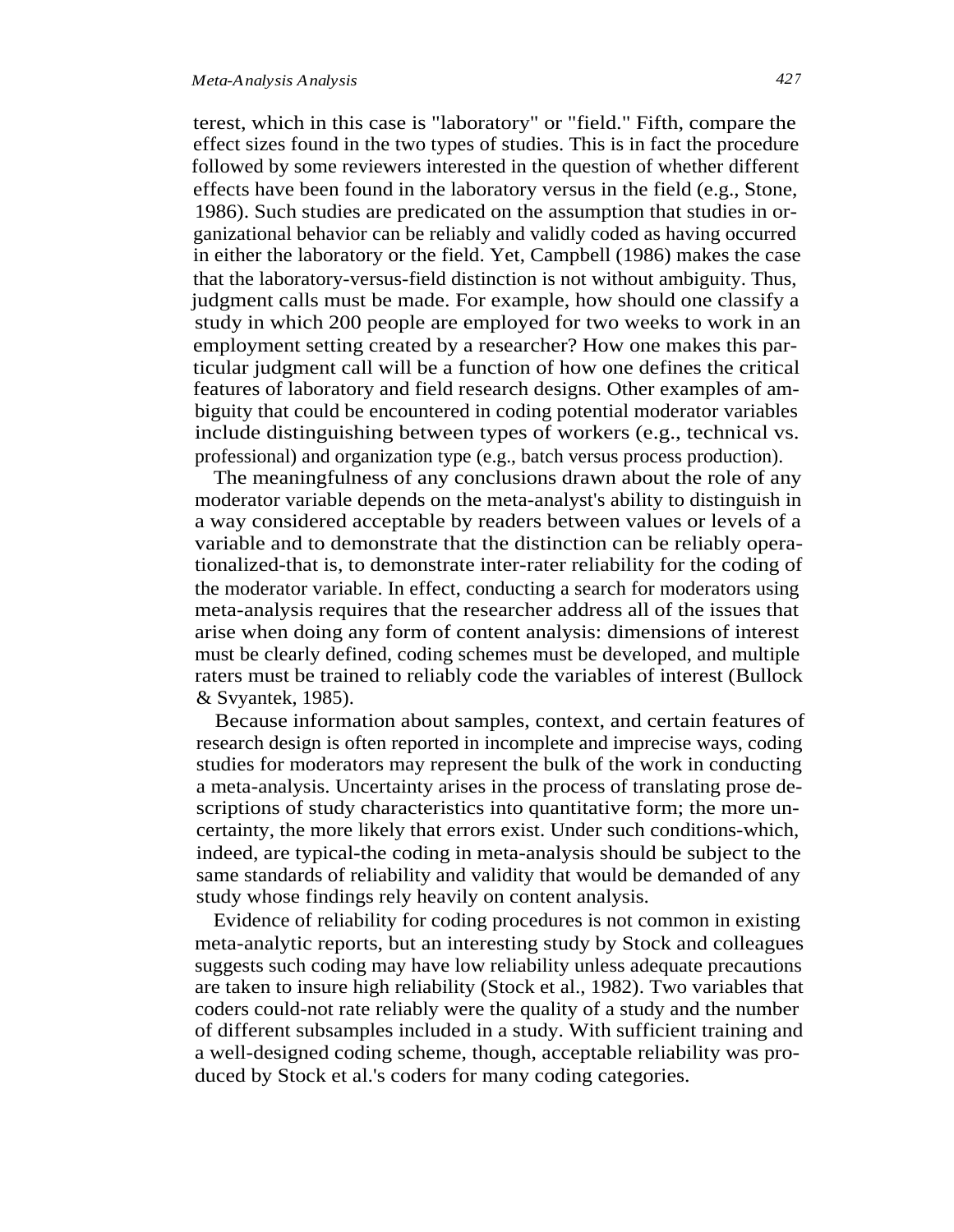## THE TECHNIQUE OF META-ANALYSIS: A SUMMING UP

Meta-analysis is a literature-review technique with great face validity. Prior to its appearance, literature reviews were restricted to narrative accounts or accounts that made use of minimal levels of quantification. Through its quantification, meta-analysis is a significant alternative to these traditional methods.

A number of variants of quantitative literature review exist under the rubric of meta-analysis. Although each variant has unique properties, they share much, including the claim of being objective. All things considered, how well does meta-analysis keep its promise of objectivity?

As we have discussed, meta-analysis demands many judgment calls. It lacks uniform standards and rules regarding what studies to include, how to calculate effect sizes, whether or not to correct estimates for variance due to error, and other critical choices. Further, meta-analysis is a selective technique for literature review because of its inability to deal with nonquantitative research and quantitative research lacking certain information. The selectivity, judgment calls, and ambiguities render meta-analysis no more objective than narrative review. However, if meta-analytic procedures become uniform and standardized, this quantitative review procedure may well become more objective than narrative forms of review *when applied to identical bodies of literature.*

Although meta-analysis does not deliver the hoped-for objective literature review, it does make several contributions not made by traditional forms of review. A significant contribution is its emphasis on the calculation of effect sizes. Effect sizes provide unique information. Not only is information about an average effect size valuable, information about variance of effect sizes also is valuable. Effect size estimates are also of value in planning future research: By knowing the typical strength of relationship between variables (as estimated through meta-analysis), one can make reasonable estimates of sample sizes for future research. Further, meta-analysis capably integrates studies with nonsignificant findings with those with significant findings because of its use of a common metric (effect size estimates) for representing any study's findings.

## META-ANALYSIS AND THEORY

As pointed out earlier, literature reviews are conducted for several reasons. Some of their purposes relate to stimulating the development of new theories and testing the adequacy of existing theories. In the sections that follow we discuss the contribution of meta-analysis to theory generation and theory testing.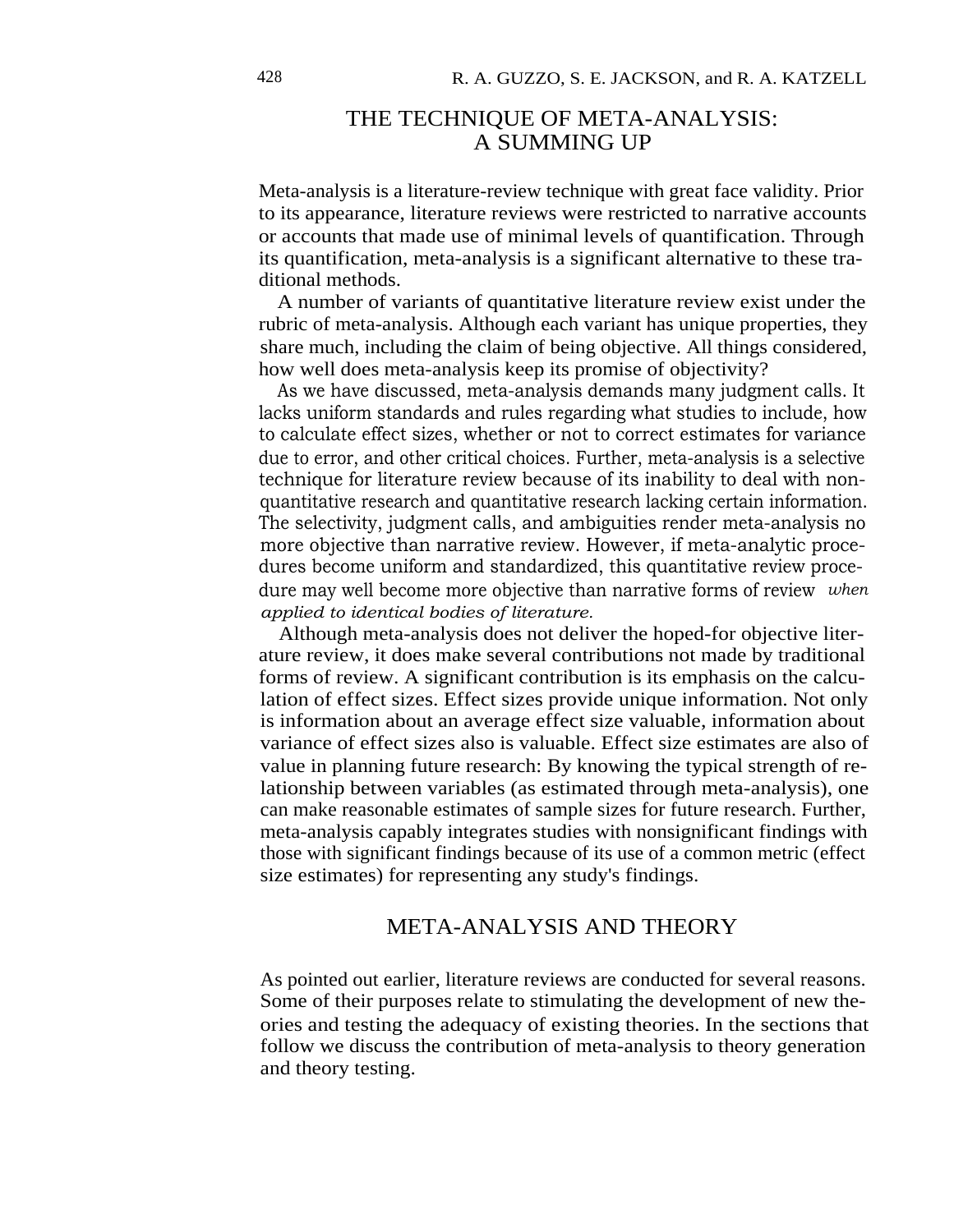#### *Theory Generation*

To what extent is meta-analysis useful for generating theory? One way to answer this question is to determine the extent to which existing metaanalyses have been used for theory development. A few examples of using meta-analysis for theory development have been published (e.g., Tanford & Penrod, 1984; Winkler & Winett, 1983), but these are exceptions to the typical use of the technique. If meta-analysis *can* be used for theory building, why is it not typically used this way? Cook and Leviton (1980) suggest one reason is that, at least to date, people using meta-analysis have tended toward main effect conclusions due to the topics of interest to them and the arena in which those topics exist. For example, Schmidt and Hunter's (1978) work is in part a response to pressures that exist for personnel psychologists who have traditionally had to live with the "problem" of situational specificity of test validities. Smith and Glass's (1977) work is in part a response to criticisms of the effectiveness of psychotherapy.

The characteristic of meta-analysis that it is well suited to detecting main effects and simple relationships indicates that the technique is useful for building "main effect" theories-that is, explanations without contingencies. However, meta-analysis appears less well suited for generating theories in which contingencies exist.

A problem in the use of meta-analysis, identified earlier, is the technique's difficulty in establishing the existence of moderated relationships. Establishing the existence of moderated relationships is a good way of generating *new* theories that involve contingent explanations. Because meta-analysis encounters difficulty in this regard, it is limited as a technique for theory generation.

Other reasons limiting the use of meta-analysis as a tool for theory generation concern the nature of research on behavior in organizations. These issues have received little attention to date but are likely to be encountered by anyone attempting to review a research domain that consists primarily of large-sample, correlational field studies.

Using meta-analysis for theory development often implies empirically examining the usefulness of moderator variables in accounting for differences in results across studies or across subgroups within studies. As an illustration of how the nature of our empirical research makes this a difficult task, consider the literature on role conflict and role ambiguity. In this literature, results for homogeneous subgroups (e.g., males vs. females or supervisors vs. subordinates) are only infrequently published. Availability of such data would only come about if (a) researchers conducted large survey studies on "pure" groups (e.g., all males), or (b) researchers reported separate correlation matrices for "pure" subgroups comprising larger samples. And, when pure subgroups are used for a study, the dimensions along which the samples are homogeneous are more likely to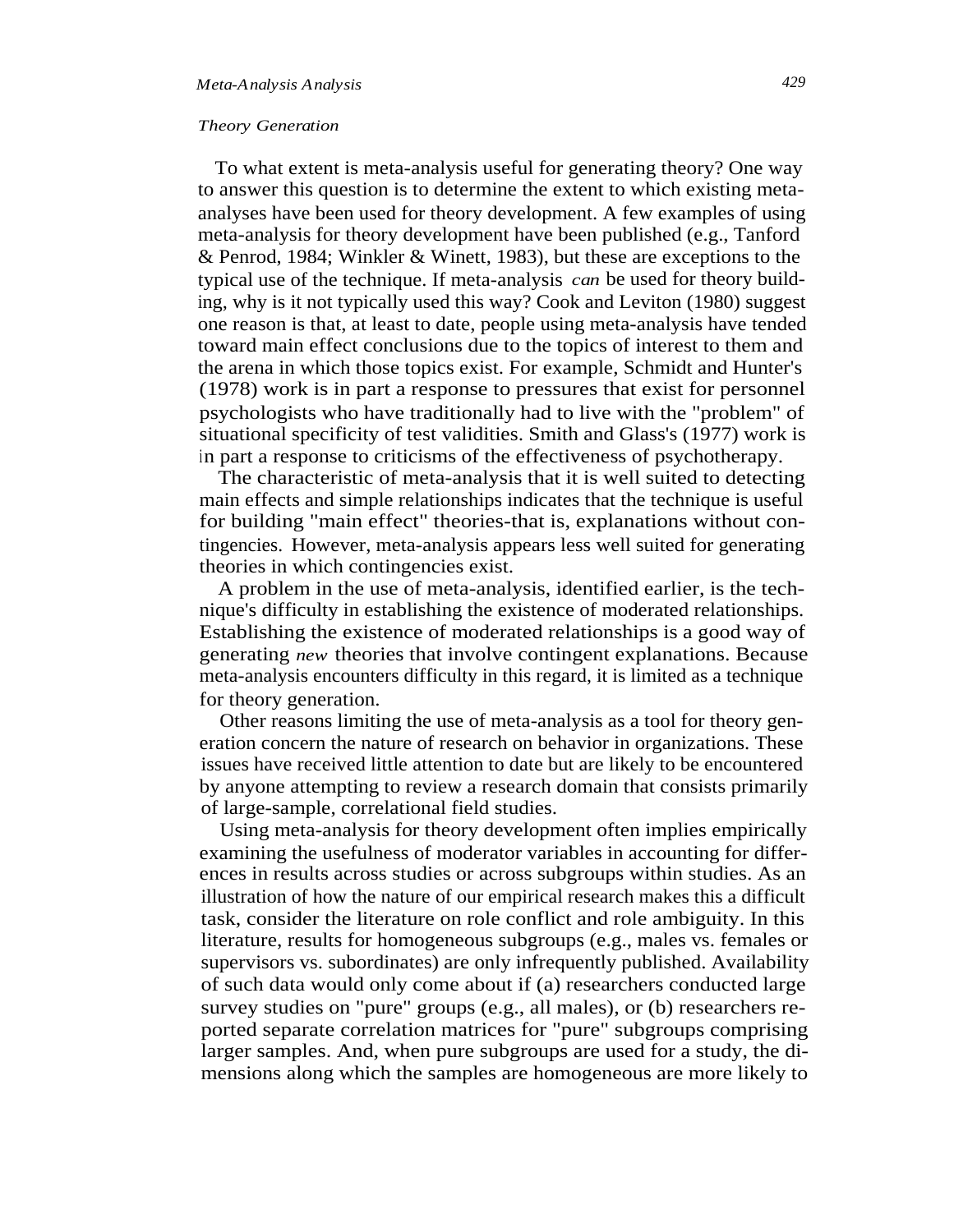reflect constraints imposed by host organizations than constraints imposed by researchers in the interest of theory.

Given that correlational field studies of the type found in the literature on role conflict and role ambiguity tend to rely on heterogenous samples, meta-analysis of results for subgroups within such samples is possible only if separate correlation matrices are reported for the subsamples. Limited journal space and the absence of editorial requirements for full reporting of even a single correlation matrix make it unlikely that reporting practices will change sufficiently to eliminate this problem. For many research areas in organizational behavior, the inability to obtain effect sizes for disaggregated subgroups may be a serious problem that diminishes the value of meta-analysis for theory building.

Another obstacle to the use of meta-analysis for theory generation, especially when contingencies are involved, concerns the state of literature reports in our field. Over a period of years, a large amount of data on homogeneous subsamples should accumulate for topics where there is strong consensus about which variables have theoretical significance. Examples of such topics include personnel selection, job design (Loher, Noe, Moeller, & Fitzgerald, 1985), and Fiedler's (1978) contingency theory of leadership (e.g., see Strube & Garcia, 1981; Peters, Hartke, & Pohlmann, 1985). For topics such as these, journal reviewers and editors are likely to insist on the presentation of disaggregated results. Contrast this situation with the one faced by a meta-analytic reviewer who, after several years of reading studies on a topic, develops a new insight about a moderator variable that could help explain inconsistent findings and wishes to test it using meta-analysis. For example, suppose one wished to test the hypothesis that the relationship between role conflict and performance is moderated by job experience. Because job experience has not been considered a relevant moderator variable in previous studies of role conflict and performance, the necessary data would not be available. Consequently, meta-analytic reviews are more likely to be informative of main effect than of contingent relationships.

A final reason that meta-analysis may not stimulate creative theoretical insights concerns the technique's classical perspective on measurement issues, a perspective that excludes consideration of certain issues. For example, in Hunter et al.'s (1982) approach, variability in relationships between two variables studied in different organizational settings is treated first as a "problem" (of unreliable measurement, of range restriction, etc.) to be "corrected" statistically. As Hunter and Schmidt (1981) state: "Reliability of measurement is a matter of feasibility and practicality independent of the theoretical and psychological meaning of the variables measured" (p. 20). Could it not be possible that variability in observed relationships could be due to *meaningful* organizational differences (e.g., James et al., 1986).

Imagine a meta-analysis of absenteeism. By applying the correction for-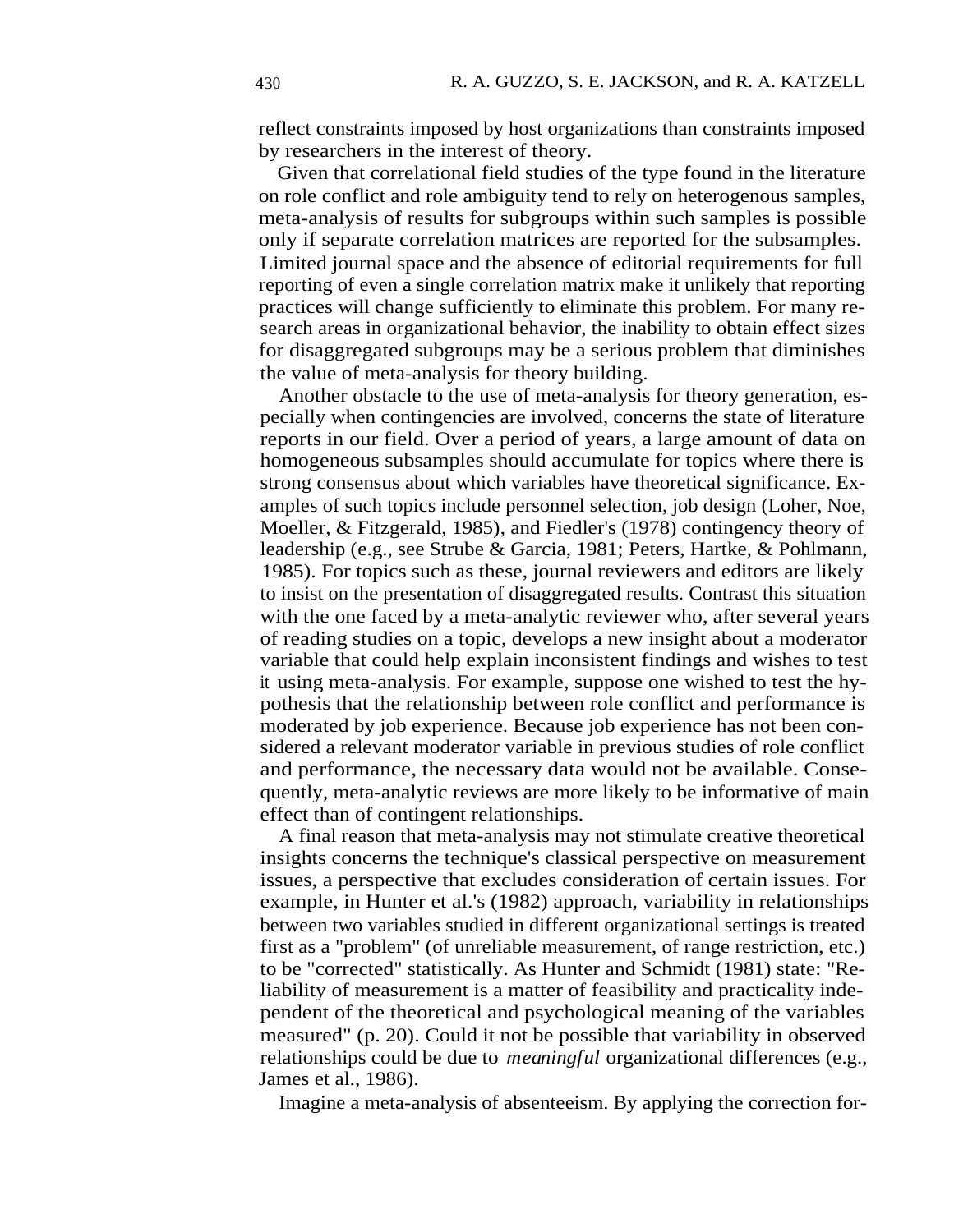## *Meta-Analysis Analysis 431*

mula for range restriction to one's data, one is likely to increase the effect sizes found for the correlates of absenteeism examined. And by considering the variation in range restriction in absenteeism across studies, one is likely to account for some of the difference in the results of studies under review. Yet this approach to reviewing the absenteeism literature seems foolish if one considers that variance (or lack thereof) in absenteeism and other measured variables may be due to organizational policies and procedures, culture, economic well-being, or other moderating factors.

As meta-analysis becomes accessible via computer software, the application of correction formulae could easily become so "automatic" that questions about the organizational conditions and psychological processes that create the phenomena labeled "unreliability" or "range restriction" are never raised. Whereas range restriction may be a methodological artifact in studies of personnel selection, in the context of other types of organizational research range restriction may be an indicator that should be attended to rather than simply corrected. Corrections advocated by Hunter et al. (1982) are certainly appropriate under some circumstances, but their automatic use is to be avoided.

#### *Theory Testing*

The preceding discussion suggests that meta-analysis cannot be expected to play a significant role in the generation of complex contingency theories in organizational behavior. However, meta-analysis can play a role in generating theories that emphasize noncontingent effects. Relatedly, metaanalysis appears to be a highly applicable method of conducting a literature review for the purpose of testing theory. Hypotheses and propositions deduced from existing theories often are empirically testable and an existing body of empirical tests may be usefully reviewed through metaanalysis.

Meta-analysis can advance the field in other ways, also. For example, meta-analytic reviews might highlight results that no longer require replication. Fifty-six samples including over 10,000 respondents indicate that the correlation between role ambiguity and overall job satisfaction is about -.46 (Jackson & Schuler, 1985). Perhaps such information can be used by journal reviewers to legitimately reject manuscripts that once again replicate this result without appreciably expanding our knowledge.

## PURPOSES FULFILLED?

Literature reviews are carried out for several purposes and in differing degrees of quantification. In this section we examine how well the purposes are fulfilled by meta-analysis in comparison to less-quantitative forms of literature review.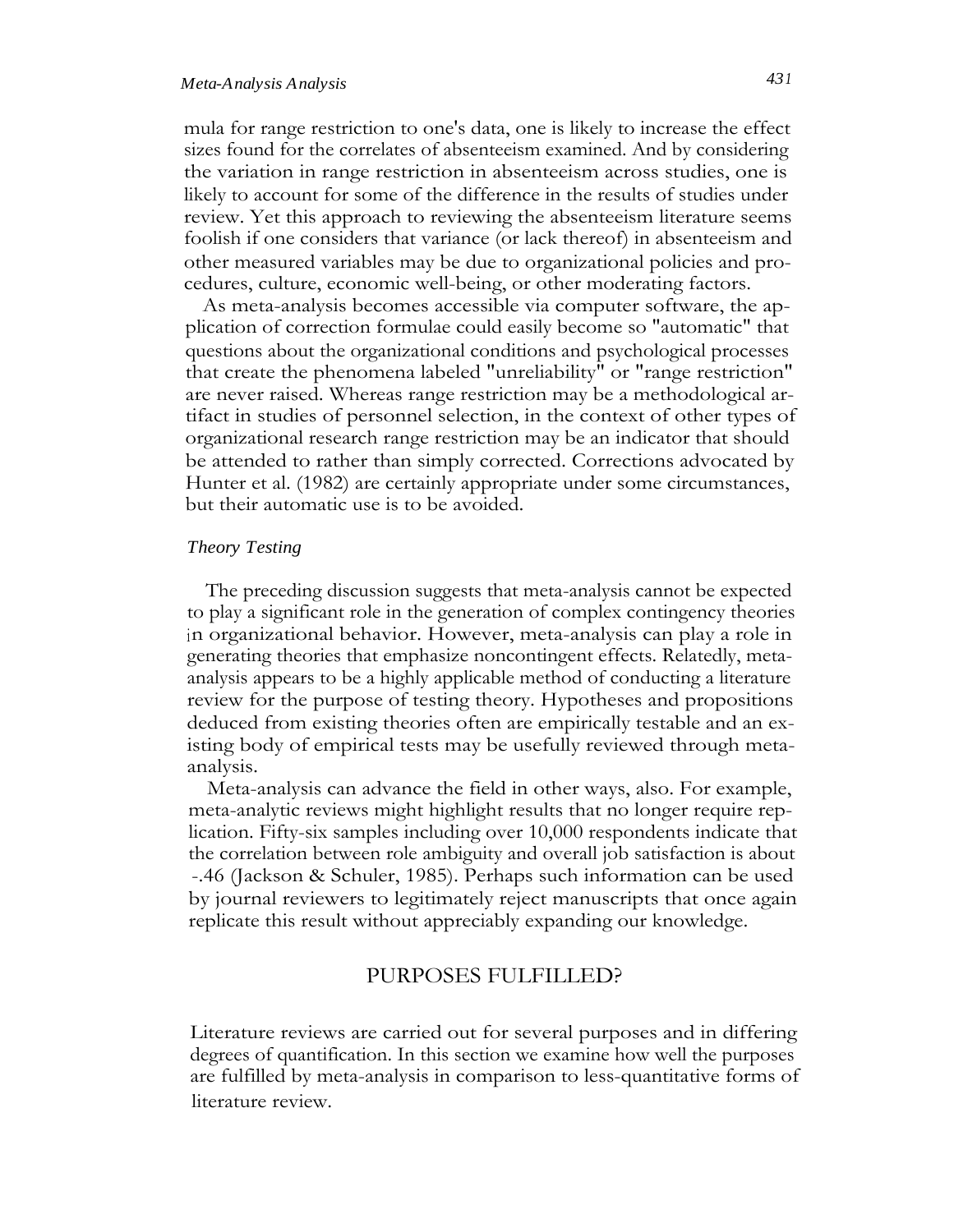#### *Summarizing Knowledge*

How do various forms of literature review, differing in their quantification of findings, compare for the purpose of summarizing research findings? Although the question cannot be answered definitively, insight can be gained by comparing (1) the results of meta-analytic with non-metaanalytic reviews of comparable literature and (2) the results of different meta-analyses of comparable literature.

Consider the literature on the relationship between job` satisfaction and performance. Vroom (1964) provides a narrative review of 20 studies (reporting a total of 23 correlations) investigating this relationship. The only quantification Vroom undertook was to figure a median correlation between satisfaction (and similar attitudes) and performance. The median correlation was .14, the range was  $+ .86$  to  $- .31$ , and the correlation was reported to be slightly lower when the performance criterion was a rating than when it was more objective.

Iaffaldano and Muchinsky (1985) conducted a meta-analysis of the relationship between job satisfaction and performance. The meta-analysis was based on 74 empirical studies reporting a total of 217 correlations. Employing corrections advocated by Hunter et al. (1982), the reviewers report an estimated true correlation between satisfaction and performance of .17, a figure quite similar to Vroom's (1964). Further, Iaffaldano and Muchinsky (1985) found little evidence that variations in correlations were moderated by such things as type of worker (e.g., blue vs. white collar) or aspects of research design (e.g., longitudinal vs. cross-sectional). Thus, a meta-analytic and a less-quantitative form of review yielded almost identical conclusions about the relationship between satisfaction and performance.

Another area of research that has been summarized by various forms of literature review is that pertaining to Fiedler's (1978) contingency theory of leadership. Fiedler examined the frequency with which reported findings were in the direction predicted by the theory and found support for the theory. Strube and Garcia (1981) performed a more quantitative review of essentially the same literature, examining the cumulative probabilities that observed findings were due to chance. Their review also found strong support for the theory. More recently, Peters, Hartke, and Pohlman (1985) conducted a meta-analysis of relevant literature and also reported that considerable evidence exists in support of the theory. Thus, three different procedures of literature review, differing in degrees of quantification, all yielded essentially identical conclusions about the validity of the contingency theory of leadership, suggesting that quantification is not an issue in determining the results of a review in this area of research.

Another area of research in which narrative and meta-analytic reviews yielded highly similar conclusions is research on the effect of the similarity of rater and ratee race in performance evaluation. Landy and Farr (1980)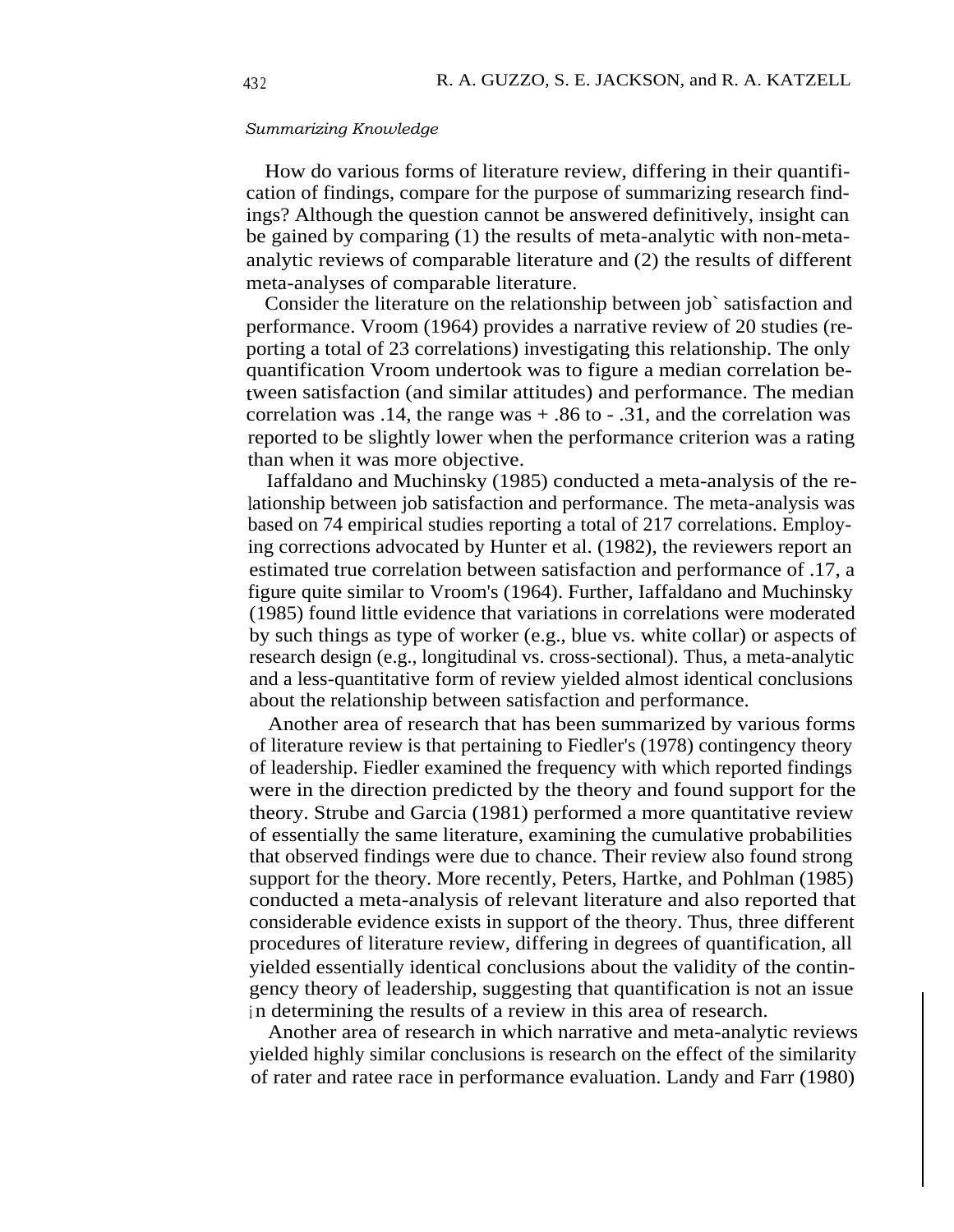conclude, on the basis of a narrative review, that ratees tend to receive higher rating from raters of the same race than from raters of a different race. Kraiger and Ford (1985) reach the same conclusion through metaanalysis and detect no powerful moderators that effect.

Although the general conclusions reached through a narrative review and a meta-analysis were similar in reviews of productivity improvement programs (Katzell & Guzzo, 1983; Guzzo et al., 1985), some findings emerged from the meta-analysis review that did not result from the narrative review. In particular, the meta-analysis added information about the magnitude of effect of intervention programs-an important datumnot obtainable through the narrative review. Further, the meta-analysis revealed evidence that the impact of productivity improvement programs was moderated by factors such as the type of workers involved and type and size of organization. Thus, in this case, meta-analysis provided information above and beyond that provided by the narrative review. However, the meta-analysis was based on a much smaller sample of studies than the narrative review, and it is not clear whether this difference accounts for the differing conclusions of the two reviews.

There are at least two instances of recently published meta-analyses research on the same topic in organizational behavior yielding different conclusions. One, alluded to earlier, involved the reviews of role conflict and ambiguity conducted by Jackson and Schuler (1985) and Fisher and Gitelson (1983). The former review, based on a larger number of studies, found that the potential causes and consequences of role conflict and ambiguity are likely to be moderated by other variables; the latter review reached the opposite conclusion. A second instance of differing conclusions reached through meta-analyses of similar bodies of literature concerns the relationship between job satisfaction and job performance. Iaffaldano and Muchinsky (1985), as noted earlier, found a modest relationship between satisfaction and performance (average correlation of

17). In contrast, Petty, McGee, and Cavender (1984), using methods similar to laffaldano and Muchinsky (1985), concluded that a much stronger relationship (average correlation of .31) exists. The former meta-analysis contained more studies than the latter (74 vs. 16), was based on a greater number of observed correlations (217 vs. 20), and included in the analysis a greater variety of measures of job satisfaction. All of these factors may help explain differences in the conclusions of the two reviews.

Although the number of cases on which to judge are small, overall it appears that meta-analytic and non-meta-analytic reviews often coincide in their conclusions. A number of interpretations can be made of this. If one accepts quantitative reviews as a standard of objectivity, it appears that narrative reviews are not biased, because they tend to yield the same conclusions as meta-analyses. Alternatively, the similarity of results of the various review procedures may suggest that the costs of meta-analysis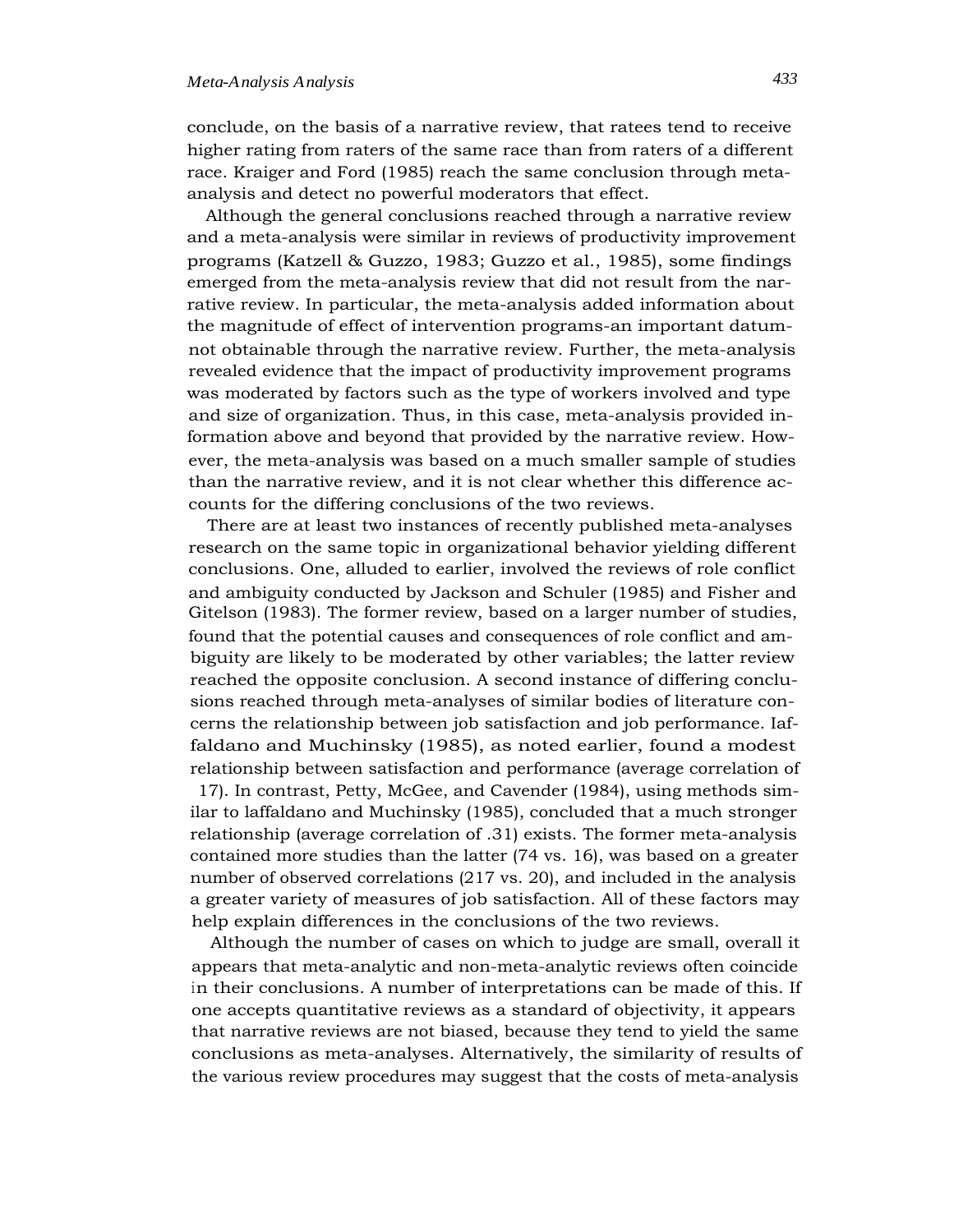may often outweigh its benefits, because similar conclusions could be reached more efficiently through less-quantitative means of review. Other possible interpretations exist as well. All things considered, the similarity of conclusions reached through quantitative and nonquantitative reviews is encouraging.

More perplexing are those instances in which different meta-analyses of similar literature reach different conclusions. Were meta-analysis a truly objective method of literature review, such differences in conclusions should not have obtained. These differences also speak to the need to create uniform practices for meta-analyses.

#### *Identifying Gaps in Knowledge*

All forms of literature review have the potential to make a clear statement about what is *not* known and thus to direct future research and theorizing. Meta-analysis, because of its quantitative emphasis, may have special strengths and weaknesses in this regard. Its strengths lie in its ability to be precise in summarizing relationships demonstrated in a body of literature and, by virtue of this precision, be clear about what research questions have not yet been answered. However, meta-analysis may also fail to detect promising areas of investigation because of its reliance on statistical inference. When statistical power is low, promising "leads" about moderators may be missed. Thus, for example, unexpected relationships between effect sizes and, say, organizational setting may go undetected because of low statistical power.

#### *Advancing Theory*

As argued earlier, meta-analysis appears to be a useful method for testing some theoretical propositions and for generating "main effect" theories. Meta-analysis may provide a more powerful means of *testing* existing theory than less-quantitative forms of literature review, especially in testing the existence or strength of theorized main effects. However, meta-analysis appears to be a comparatively weak method of elaborating existing theory by introducing contingencies in a theory's explanations. This is because meta-analysis often is not well suited to detecting moderated relationships among variables. Because of this weakness, less-quantitative forms of literature review may have an advantage over meta-analysis in the generation of new theory.

#### *Policy Implications*

Meta-analysis, like other forms of literature review, is valuable becausee it can make clear what actions can be justified on the basis of research results. Because it estimates the effect sizes (or strength of relationship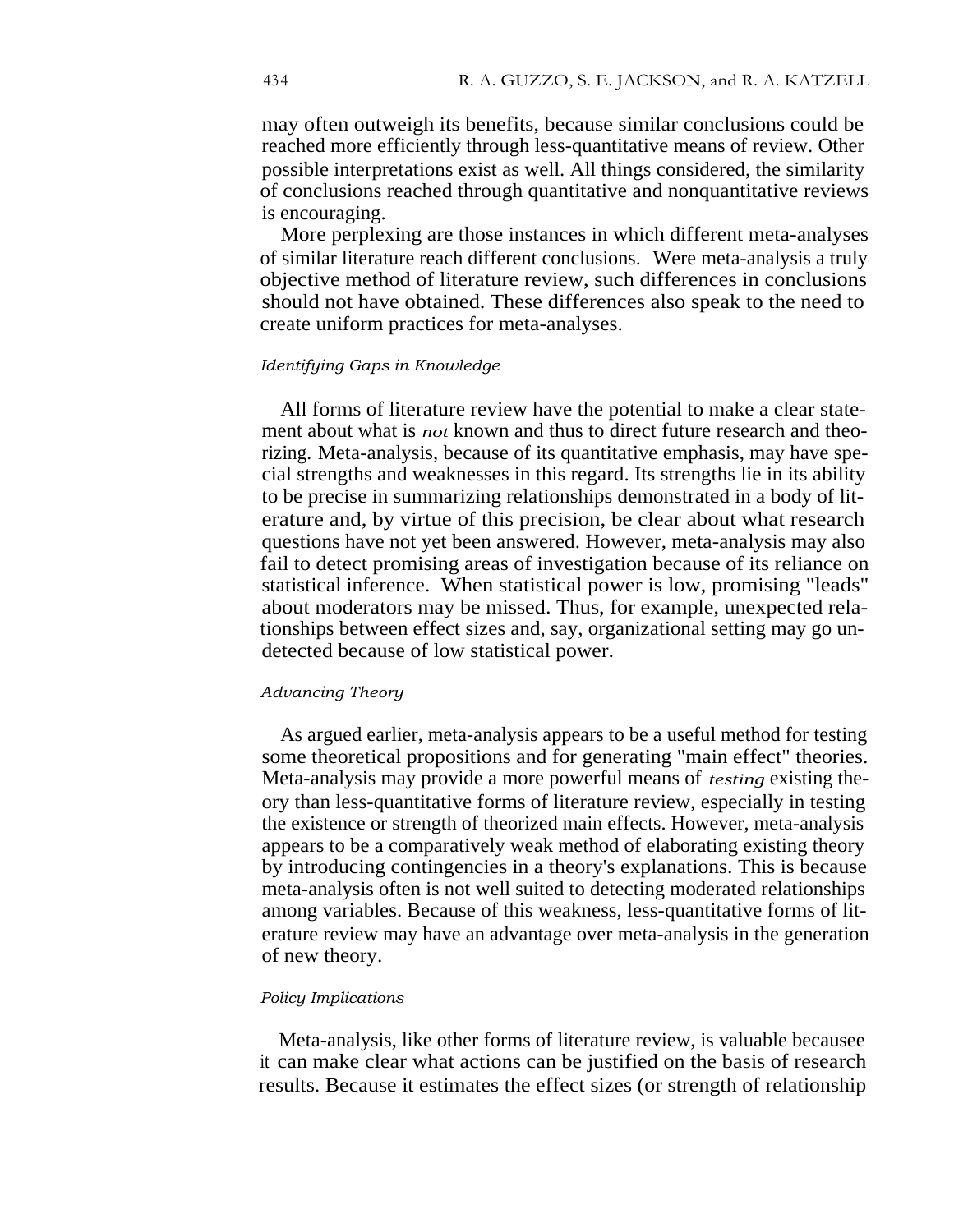between variables), meta-analysis can provide potentially useful information not obtainable through less-quantitative review procedures. For example, estimates of the strength of effect of various productivity improvment programs (Guzzo et al. 1985) could be used to estimate the dollar value of such programs, a datum potentially of interest to organizations seeking to raise productivity through human resource management programs. Meta-analysis is thus recommended in those cases where policy decisions will be aided by estimates of effect sizes.

## REPRISE: THE STATUS OF META-ANALYSIS

At this writing, meta-analysis is "hot." It is rapidly gaining acceptance as the way to go when reviewing a body of literature, as evidenced by the data of Figure 1. Most of the citations on which Figure 1 is based are studies from clinical, educational, and social/personality psychology. Research in organizational behavior has lagged behind these areas of psychology in the use of meta-analysis, though judging by recent presentations at professional meetings and publications in the field, we see that the use of meta-analysis is on a swift rise.

At several places in this chapter we have offered cautionary notes about the use of meta-analysis and suggestions for coping with the judgment calls and problems it entails. We wish to offer one more cautionary note, embedded in a prediction. It concerns meta-analysis and publication practices in the organizational sciences.

More and more meta-analyses will no doubt appear in print, and their appearance probably will not be restricted to those journals that exist for the purpose of publishing reviews (e.g., *Academy of Management Review, Psychological Bulletin).* Rather, journals that historically have published original research reports (e.g., *Journal of Applied Psychology) will* publish increasing numbers of review papers *when those papers are based on meta-analysis.* Perhaps because of its quantitative form, meta-analysis "looks like" original research and will increasingly find space in journals that have historically published original research. In reality, meta-analysis is but a method of literature review, a quantitative analog of traditional methods of review. We caution against allowing the mere use of a statistical technique in a review paper to influence our perception of the type of contribution made by such a paper and against allowing misperceptions to guide publication practices.

## SUMMARY AND CONCLUSIONS

In this final section a summary of conclusions about meta-analysis is offered. Here we compare meta-analysis to traditional-especially narra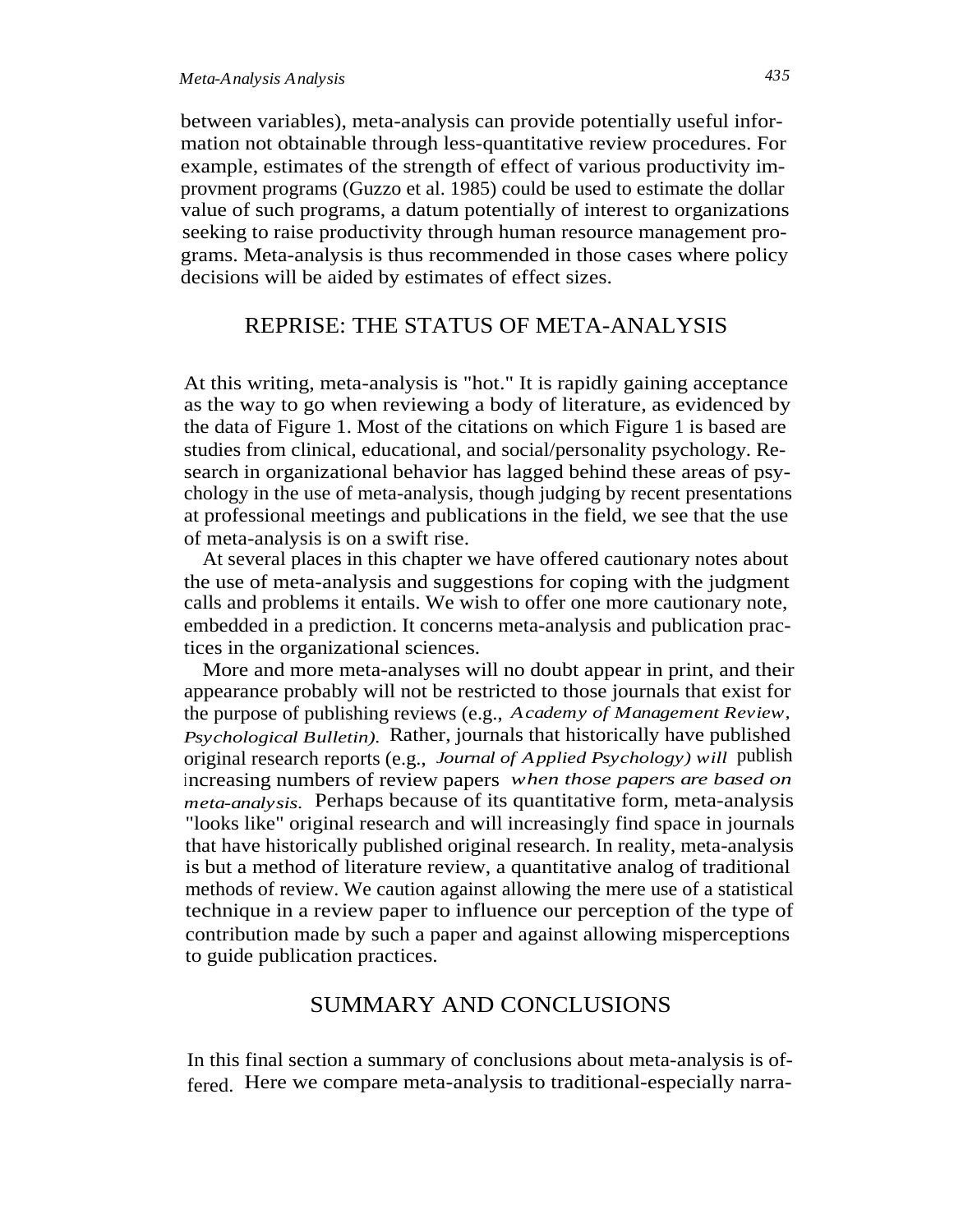tive-reviews on six key parameters commonly used to assess research practices.

#### *1. Internal Validity*

How credible are the results of reviews bearing on the effects of interest? To answer that question, several relevant facets of the review process need to be analyzed.

*a. Objectivity. To* the extent that the reviews are open to bias or error in interpretation, objectivity is diminished. Among the chief promises of meta-analysis is its alleged objectivity stemming from the perception that, in analyzing the findings, the reviewer need only calculate effect sizes and the role of possible moderators. But subjective judgment inevitably permeates these operations, as the preceding discussion has shown. The interpretations introduce error and bias at numerous points, as does the vagueness of scholarly standards for conducting such reviews. Thus, the potential adverse effect of subjectivity on internal validity is great for both meta-analytic and other forms of review.

*b. Precision.* Because meta-analysis employs quantitative indices and analyzes them statistically, it promises greater precision than the traditional "eye-balling" of nonquantitative reviews. In practice, though, that precision may not be as high as promised, because of disagreements about the best ways to calculate and analyze effects and a lack of standards of precision. Although a modicum of quantification can appear in other forms of review, meta-analysis has the highest potential for precision in summarizing findings. Kaplan's (1964) point regarding precision in behavioral science research is worth noting: More is not always better. The value of precision depends on the issue at hand, and researchers need not be swayed by "the mystique of quantity" (Kaplan, 1964, p. 204).

*c. Control over confounds.* A major threat to internal validity is the failure to account for the possible influences of other variables on the relationships of interest. A precaution that can be taken by both meta-analysts and narrative reviewers is a critical reading of the literature to detect this possible source of invalidity. In general, though, it may be more difficult for meta-analysts to handle suspected confounds, compared with narrative reviewers, who need only weigh such factors in their interpretations. Metaanalysts try to handle confounds by considering them as moderator variables, which requires both a reliable way of coding the moderator and a sufficiently large sample of studies to permit an adequate statistical test. The systematic literature review method described by Salipante, Notz. and Bigelow (1982) demonstrates how threats to internal validity can be carefully analyzed in a narrative review.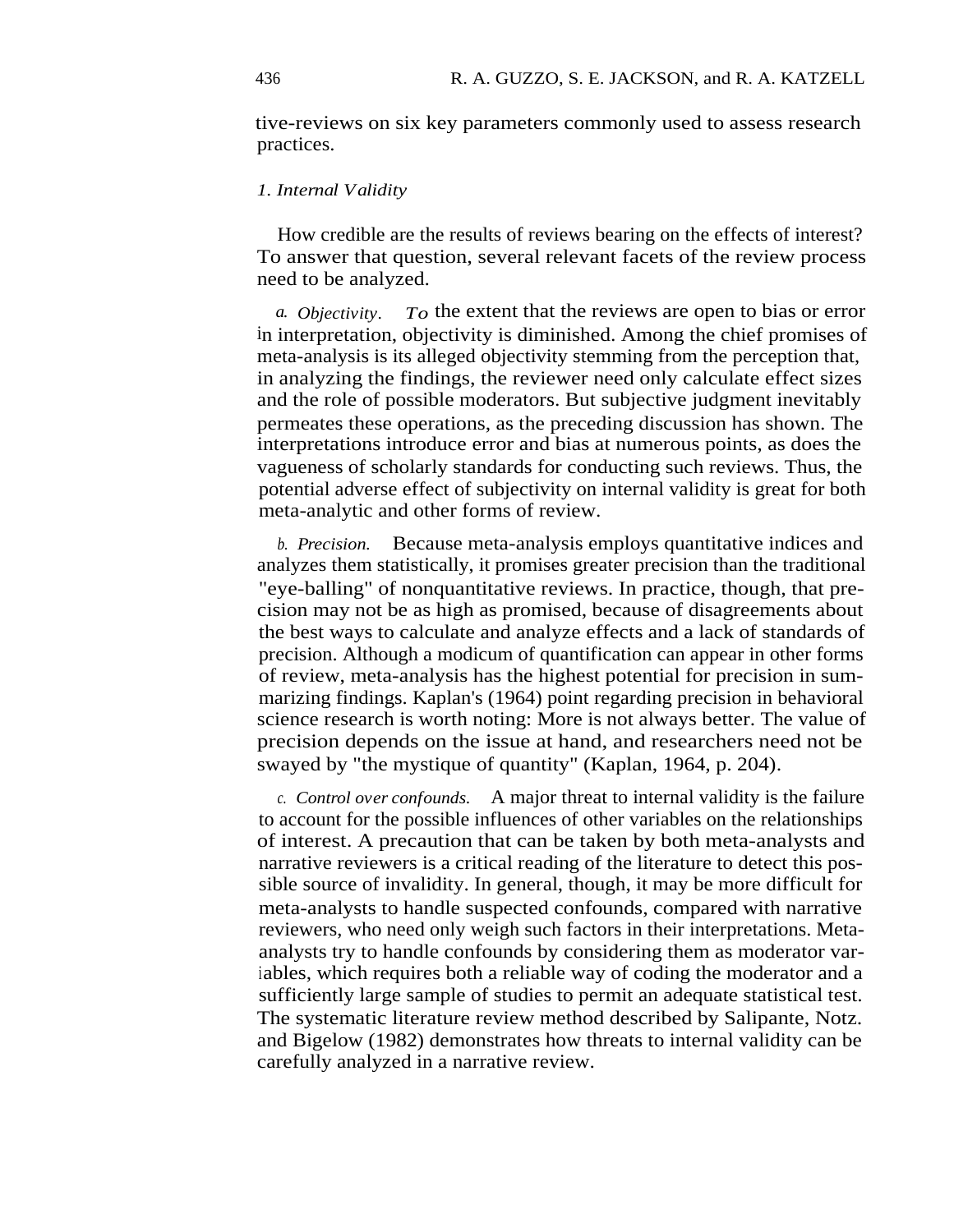#### *2. External Validity*

Meta-analysis prescribes inclusion of all studies that assess the effect of interest. If that prescription could be followed, its findings would be completely projectable to the population of studies, that is, have high external validity. However, in practice that prescription ordinarily cannot be realized because not all studies report data needed to calculate effect sizes. The result is substantial attrition of the sample. Selective attrition, resulting in a biased sample of studies for review, is particularly troublesome in meta-analyses, especially due to the exclusion of qualitative studies. Narrative reviews need not suffer from this limitation, although reviewers in practice usually are selective in their choice of studies to review. Both kinds of review are likely to lose cases because of deficiencies or choices made in the search process, with corresponding adverse effects on external validity.

#### *3. Statistical Validity*

Are the findings and conclusions of reviews clear and dependable, or are they too weak or variable to be accorded much credence? This is an issue of what has been termed *statistical validity.* Meta-analysis tries to deal with this question in at least two ways. One way is to calculate average effect sizes across numerous studies to determine whether average results are sufficiently consistent to be significant. Another is to correct the findings for statistical artifacts.

Narrative reviewers generally have no precise ways of dealing with such problems, although knowledgeable ones undoubtedly try to consider them in drawing their conclusions. There is one respect in which narrative reviews can have greater statistical validity than meta-analyses of the same literature: to the extent that the latter must exclude studies lacking requisite quantitative data, the number of studies on which their findings are based will be smaller and hence the review will have lower power or persuasiveness. A comparison may be made between the two forms of review in terms analogous to Type I and Type II errors of inference. Overall, narrative reviews appear prone to Type I error (i.e., inferring relationships that do not really exist). Hunter et al. (1982) illustrates this tendency in their description of narrative reviews of data concerning the relationship between job satisfaction, job commitment, and circumstantial factors: Narrative reviewers tended to see patterns of relationships in randomly generated data. Meta-analysis, by comparison, appears prone to Type II errors (i.e., failing to detect existing relationships). This is because it relies on stringent rules of statistical inference when statistical power is low. Generally speaking, then, narrative reviewers may detect more in the data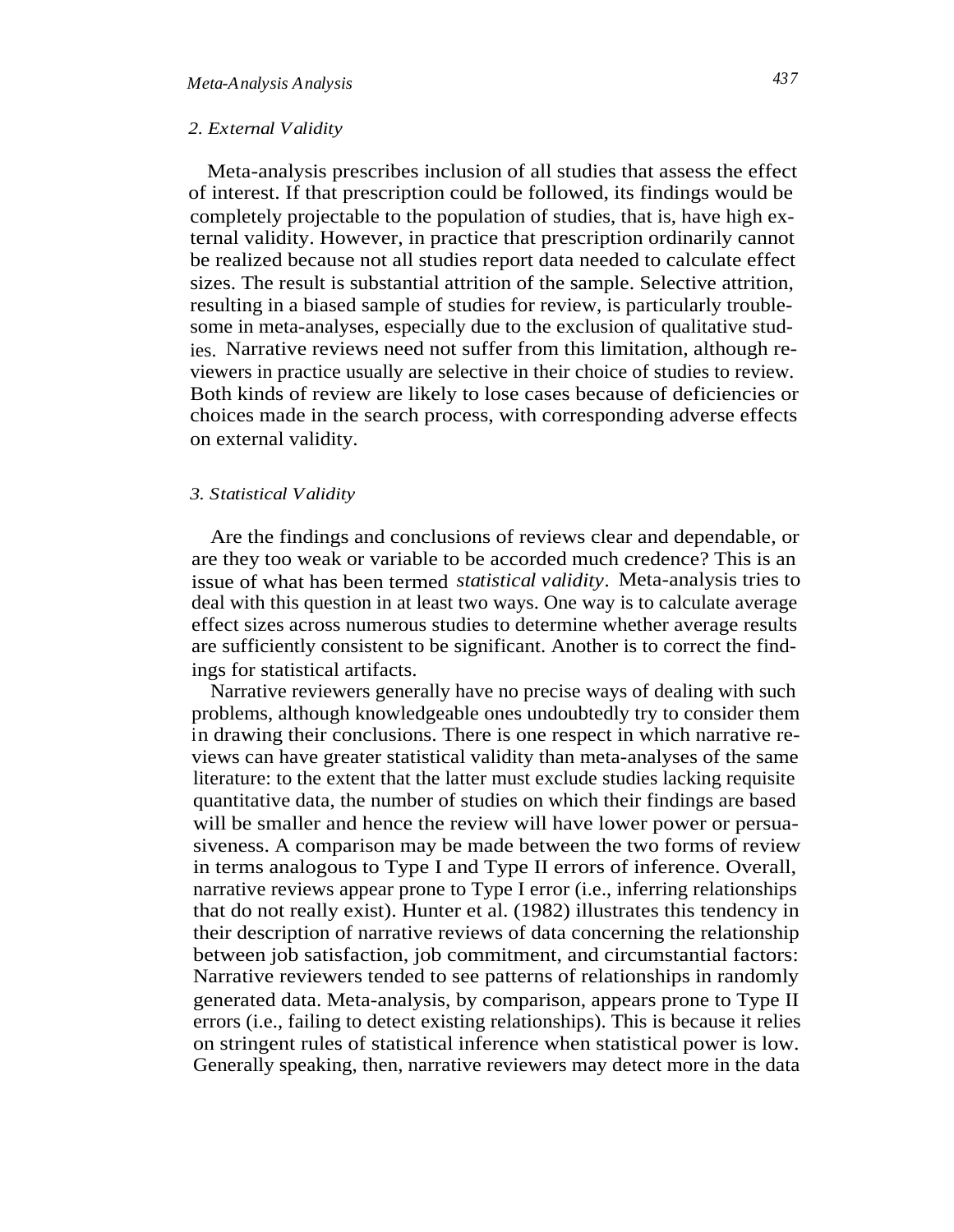than is really there, whereas meta-analysts may fail to detect what in fact is there.

#### *4. Construct Validity*

How firm is the understanding of the reviewers of what is being tapped by the variables under study? Neither meta-analysis nor narrative review procedures have any special approach to dealing with this issue. In this regard, the contribution of any form of literature review depends on the capabilities of the reviewer.

#### *5. Usefulness*

Here we consider the review as a basis for theory advancement and for policy decisions. As has been discussed, meta-analysis is hampered by problems in identifying moderated relationships among variables that could contribute to the generation of new theory. Unencumbered by statistical requirements, narrative reviews may be in a better position to detect such relationships, even though these may often be more conjectural than confirmed. Although narrative reviews are often in better position to develop theory, meta-analyses can be useful to test theories.

As regards policy decisions, meta-analysis has the distinct advantage of being able to cite the magnitude of effects to be expected by interventions, thereby helping policy makers evaluate the desirability of potential changes. However, not all policy decisions are rooted in degrees of effect; sometimes, if the effect is at all appreciable (or appears to be negligible), there may be sufficient basis for policy (e.g., where matters of life and death are involved). In such matters, narrative reviews may be adequate.

#### *6. Investment*

Most decisions entail assessments not only of benefits but of costs. In deciding between narrative and meta-analytic reviews, how do the two compare? In our experience, the initial, if not total investment in time, effort, and even money is likely to be greater for a meta-analysis. Although both methods require the same initial search for literature, meta-analysis requires the mastery and execution of new methods of analysis, acquiring the necessary techniques, preparing the computer program, translating study findings into effect sizes, coding moderators, and entering and processing the data via computers. Such efforts may have little utility in sonic instances. For example, Latham and Lee (1986) suggest that meta-analysis of studies of the impact of goal setting are not worth the effort because about half of the known studies of goal setting are lost when reviewed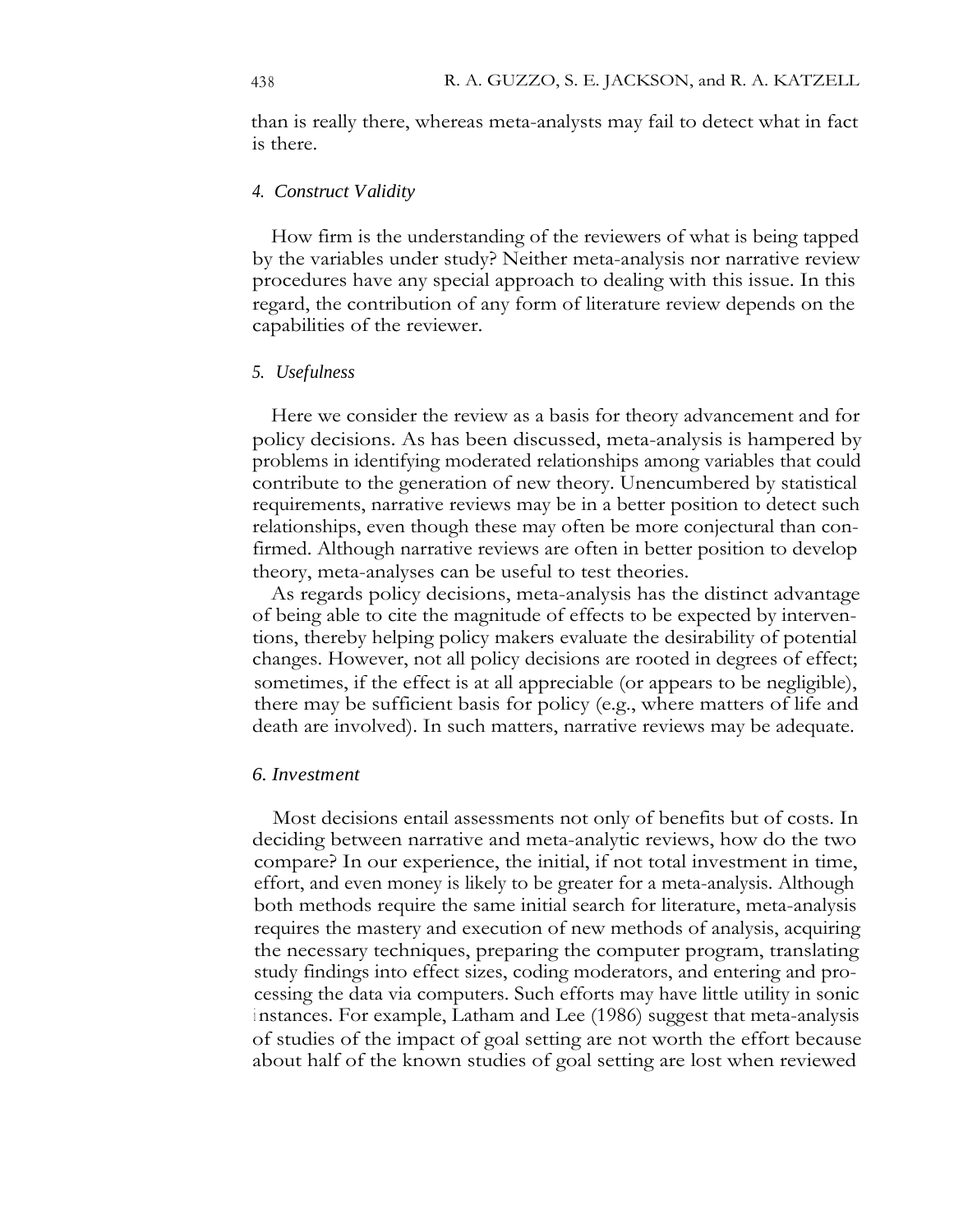through meta-analysis and existing reviews provide sufficient accounts of the effects of goals (e.g., Locke, Shaw, Saari, & Latham, 1981). On the other hand, as one becomes experienced with meta-analysis, those operations should become more efficient and cost-effective, narrowing the gap between meta-analysis and narrative reviewing. Furthermore, narrative reviews may often require more time in thought, discussion, and writing than does meta-analysis, thereby further narrowing that gap. Generalization is therefore not practical, and cost-benefit analyses should be made in each case.

Overall, then, there is no clear advantage of meta-analysis over narrative reviews or vice versa. They differ in various relevant parameters, and reviewers must decide which approach best meets their objectives and resources, taking account also of the available body of literature. Each approach is likely to continue to occupy a legitimate niche in the field of organizational behavior.

#### ACKNOWLEDGMENTS

We wish to thank Richard D. Jette for his thoughtful review and discussion of many points in this paper.

#### **NOTES**

1. The term *effect size* is used by Glass et al. (1981), Hunter et al. (1982), and Rosenthal (1984) to denote a measure of shared variance or magnitude of relationship between variables, whether the variables measured are truly causes and effects or simply covariates. We use the term *effect size* in this paper to be consistent with prior use, cognizant that effect size estimates often do not refer to causal relationships among variables.

2. The data presented here update the results first presented by Jackson (1984) on the basis of an increased sample of respondents.

3. Note, too, that meta-analysis necessarily excludes data from studies that mix qualitative and quantitative methods, since it can only make use of the quantitative portion of data from such studies.

### REFERENCES

- Bullock, R.J., & Svyantek, D.J. (1985). Analyzing meta-analysis: Potential problems, an unsuccessful replication, and evaluational criteria. *Journal of Applied Psychology, 70,* <sup>1</sup> 08-115.
- Burke, M.J. (1984). Validity generalization: A review and critique of the correlation model. *Personnel Psychology, 37,* 93-116.
- Callender, J.C., & Osburn, H.G. (1980). Development and test of a new model for generalization of validity. *Journal of Applied Psychology, 65,* 543-558.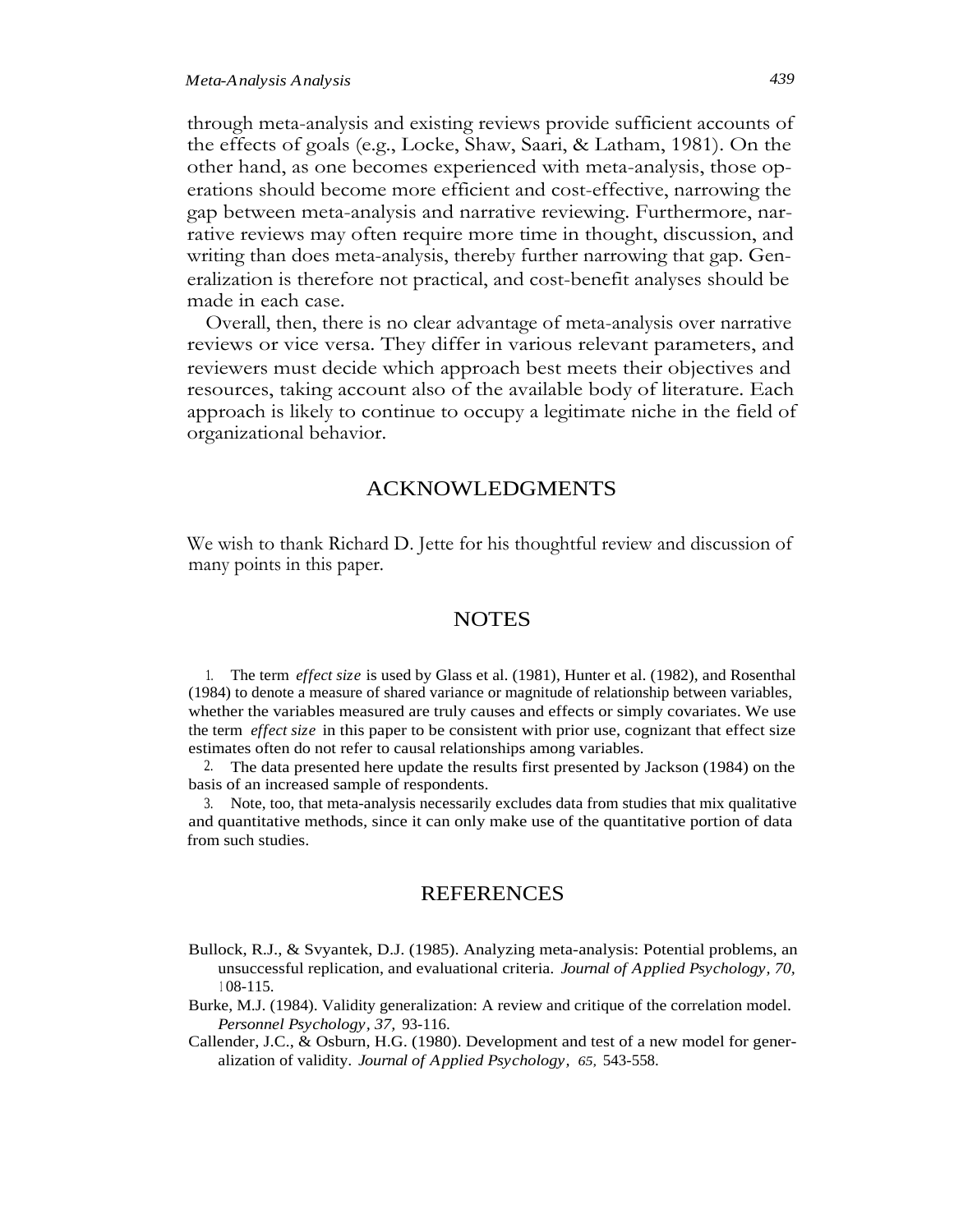- Campbell, J.P. (1986). Labs, fields, and straw persons. In E.A. Locke (Ed.), *Generalizing from laboratory to field settings: Research findings from industrial-organizational psychology, organizational behavior, and human resources management (pp.* 269-279). Lexington, MA: Heath-Lexington Books.
- Cohen, J. (1969). *Statistical power analysis for the behavioral sciences.* New York: Academic Press.
- Cook, T.D., & Leviton, L.C. (1980). Reviewing the literature: A comparison of traditional methods with meta-analysis. *Journal of Personality, 48,* 449-472.
- Cordes, C. (1985). Review may relax testing rules. *APA Monitor, 16 (5),* pp. 1 and 20.
- Eysenck, H. (1978). An exercise in mega-silliness. *American Psychologist, 33,* 517.
- Fielder, F.E. (1978). The contingency model and the dynamics of the leadership process. In L. Berkowitz (Ed.), *Advances in experimental social psychology, (pp.* 59-112). New York: Academic Press.
- Fisher, C.D., & Gitelson, R. (1983). A meta-analysis of the correlates of role conflict and ambiguity. *Journal of Applied Psychology, 68,* 320-333.
- Glass, G.V. (1976). Primary, secondary, and meta-analysis of research. *Educational Researcher, 5, 3-8.*
- Glass, G.V., McGaw, B., & Smith, M.L. (1981). *Meta-Analysis in social research.* Beverly Hills, CA: Sage.
- Green, B.F., & Hall, J.A. (1984). Quantitative methods for literature reviews. *Annual Review of Psychology, 35,* 37-53.
- Guzzo, R.A., & Bondy, J.S. (1983). *A guide to worker productivity experiments in the United States, 1976-81.* New York: Pergamon.
- Guzzo, R.A., Jette, R.D., & Katzell, R.A. (1985). The effects of psychologically based intervention programs on worker productivity. *Personnel Psychology, 38,* 275-292.
- Hedges, L. V. (1982). Estimation of effect size from a series of independent experiments. *Psychological Bulletin, 92,* 490-499.
- Hogarth, R.M. (1980). *Judgment and choice.* New York: Wiley.
- Hunter, J.E., & Schmidt, F.L. (1981). *Cumulating results across studies: Correction for sampling error, a proposed moratorium on the significance test, and a critique of current multivariate reporting practices.* Unpublished manuscript, Department of Psychology, Michigan State University, East Lansing, MI.
- Hunter, J.E., Schmidt, F.L., & Jackson, G.B. (1982). *Meta-analysis: Cumulating research findings across studies.* Beverly Hills, CA: Sage.
- laffaldano, M.Y., & Muchinsky, P.M. (1985). Job satisfaction and job performance: A metaanalysis. *Psychological Bulletin, 97,* 251-273.
- Jackson, G.B. (1980). Methods for integrative reviews. *Review of Educational Research, 50,* 438-460.
- Jackson, S.E. (1984). *Can meta-analysis be used for theory development in organizational psychology?* Paper presented at the annual meetings of the American Psychological Association, August, Toronto, Ontario.
- Jackson, S.E., & Schuler, R.S. (1985). A meta-analysis and conceptual critique of research on role ambiguity and role conflict in work settings. *Organizational Behavior and Humnan Decision Processes, 36, 16-78.*
- James, L.R., Demaree, R.G., & Mulaik, S.A. (1985). *A note on validity generalization procedures. Journal of Applied Psychology, 71,* 440-450.
- Kaplan, A. (1964). *The conduct of inquiry: Methodology for behavioral science.* Scranton, PA: Chandler.
- Katzell, R.A., Bienstock, P., & Faerstein, P.H. (1977). *A guide to worker productivity e ' periments in the United States 1971-75.* New York: New York University Press.
- Katzell, R.A., & Guzzo, R.A. (1983). Psychological approaches to productivity improvenncnt. *American Psychologist, 38,* 468-472.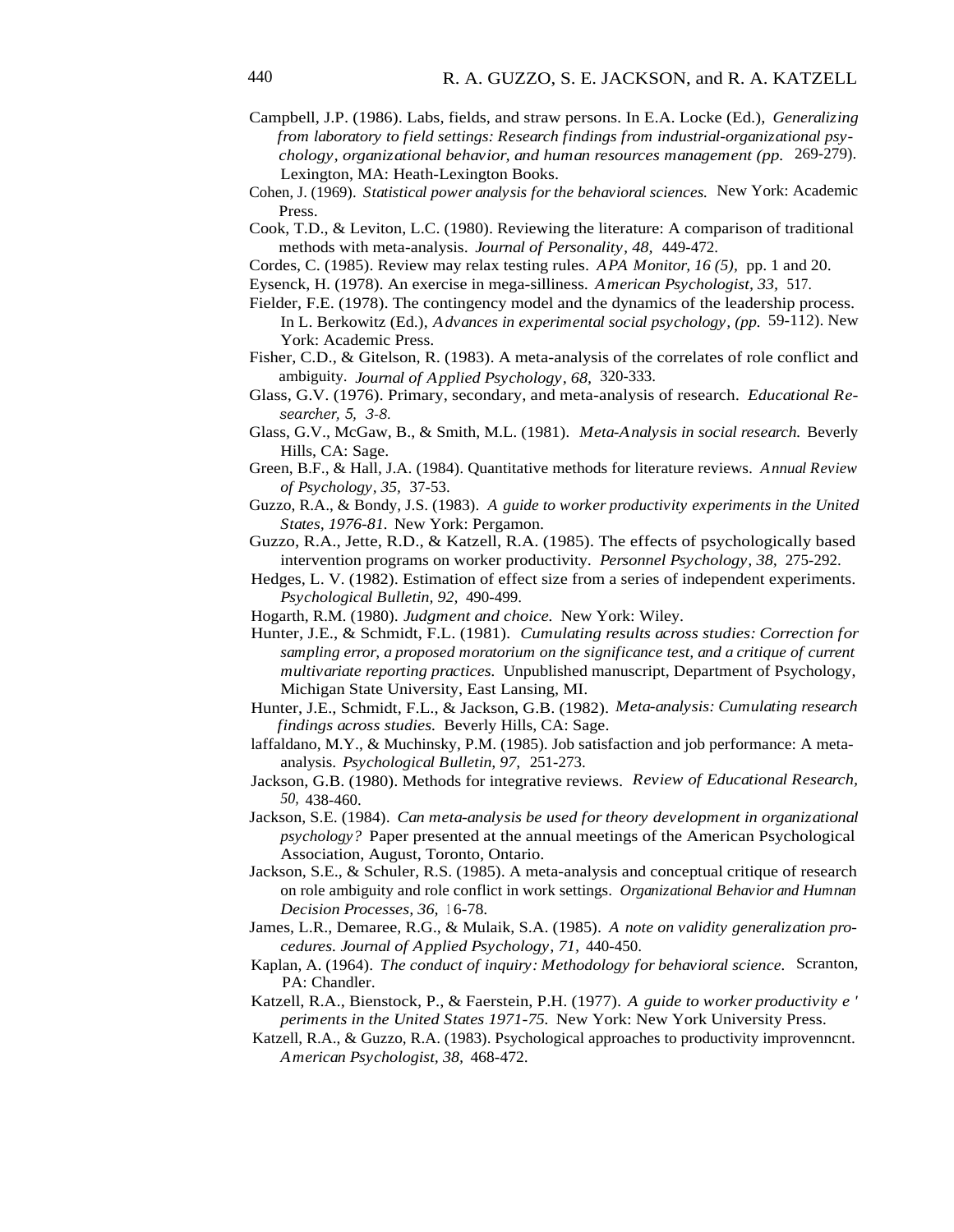- Kraiger, K., & Ford, J.K. (1985). A meta-analysis of ratee race effects in performance ratings. *Journal of Applied Psychology, 70,* 56-65.
- Landy, F.J., & Farr, J.L. (1980). Performance rating. *Psychological Bulletin, 87,* 72-107.
- Latham, G.P., & Lee, T.W. (1986). Goal setting. In E.A. Locke (Ed.), *Generalizing from laboratory to field settings: Research findings from industrial-organizational psychology, organizational behavior, and human resources management (pp.* 101-117). Lexington, MA: Heath-Lexington Books.
- Locke, E.A. (Ed.) (1986). *Generalizing from laboratory to field settings: Research findings from industrial-organizational psychology, organizational behavior, and human resources management.* Lexington, MA: Heath-Lexington Books.
- Locke, E.A., & Schweiger, D.M. (1978). Participation in decision making: One more look. In B.M. Staw & L.L. Cummings (Eds.), *Research in Organizational Behavior (Vol. 1)* (pp. 265-339). Greenwich, CT: JAI Press.
- Locke, E.A., Shaw, K.N., Saari, L.M., & Latham, G.P. (1981). Goal setting and task performance: 1969-1980. *Psychological Bulletin, 90,* 125-152.
- Loher, B.T., Noe, R.A., Moeller, N.L., & Fitzgerald, M.P. (1985). A meta-analysis of the relation of job characteristics to job satisfaction. *Journal of Applied Psychology, 70,* 280-289.
- Masters, J.C. (1984). Psychology, research, and social policy. *American Psychologist, 39,* 851-862.
- McGrath, J.E. (1982). Introduction. In J.E. McGrath, J. Martin, & R.A. Kukla (Eds.), *Judgment calls in research.* Beverly Hills, CA: Sage.
- Mintzberg, H. (1973). *The nature of managerial work.* New York: Harper & Row.
- Peters, L.H., Hartke, D.D., & Pohlmann, J.T. (1985). Fiedler's contingency theory of leadership: An application of the meta-analysis procedures of Schmidt and Hunter. Psy*chological Bulletin, 97,* 274-285.
- Petty, M.M., McGee, G.W., & Cavender, J.W. (1984). A meta-analysis of the relationship between individual job satisfaction and individual performance. *Academy of Management Review, 9,* 712-721.
- Raju, N. S., & Burke, M.J. (1983). Two new procedures for studying validity generalization. *Journal of Applied Psychology, 68,* 382-395.
- Rosenthal, R. (1984). *Meta-analytic procedures for social research.* Beverly Hills, CA: Sage.
- Salipante, P., Notz, W., & Bigelow, J. (1982). A matrix approach to literature reviews. In B.M. Staw & L.L. Cummings (Eds.), *Research in Organizational Behavior (Vol.* 4) (pp. 321-348). Greenwich, CT: JAI Press.
- Sashkin, M'. (1984, Spring). Participative management is an ethical imperative. *Organization Dynamics,* 5-22.
- Schmidt, F.L. (1984). *Meta-analysis: Implications for cumulative knowledge in the behavioral and social sciences.* Paper presented at the annual meetings of the American Psychological Association, August, Toronto, Ontario.
- Schmidt, F.L., & Hunter, J.E. (1978). Moderator research and the law of small numbers. *Personnel Psychology, 31,* 215-232.
- Smith, M.L., & Glass, G.V. (1977). Meta-analysis of psychotherapy outcome studies. *American Psychologist, 32,* 752-760.
- Stock, W.A., Okun, M.A., Haring, M.J., Miller, W., Kinney, C., & Seurvorst, R.W. (1982). Rigor in data synthesis: A case study of reliability in meta-analysis. *Educational Researcher, 11, 10-14.*
- Stone, E.F. (1986). Job-scope satisfaction and job-scope performance relationships. In E.A. Locke (Ed.), *Generalizing from lab to field settings: Research findings from industrialorganizational psychology, organizational behavior, and human resource management* (pp. 189-206). Lexington, MA: Heath-Lexington Books.
- Stone, E.F. (1985b). Personal communication.